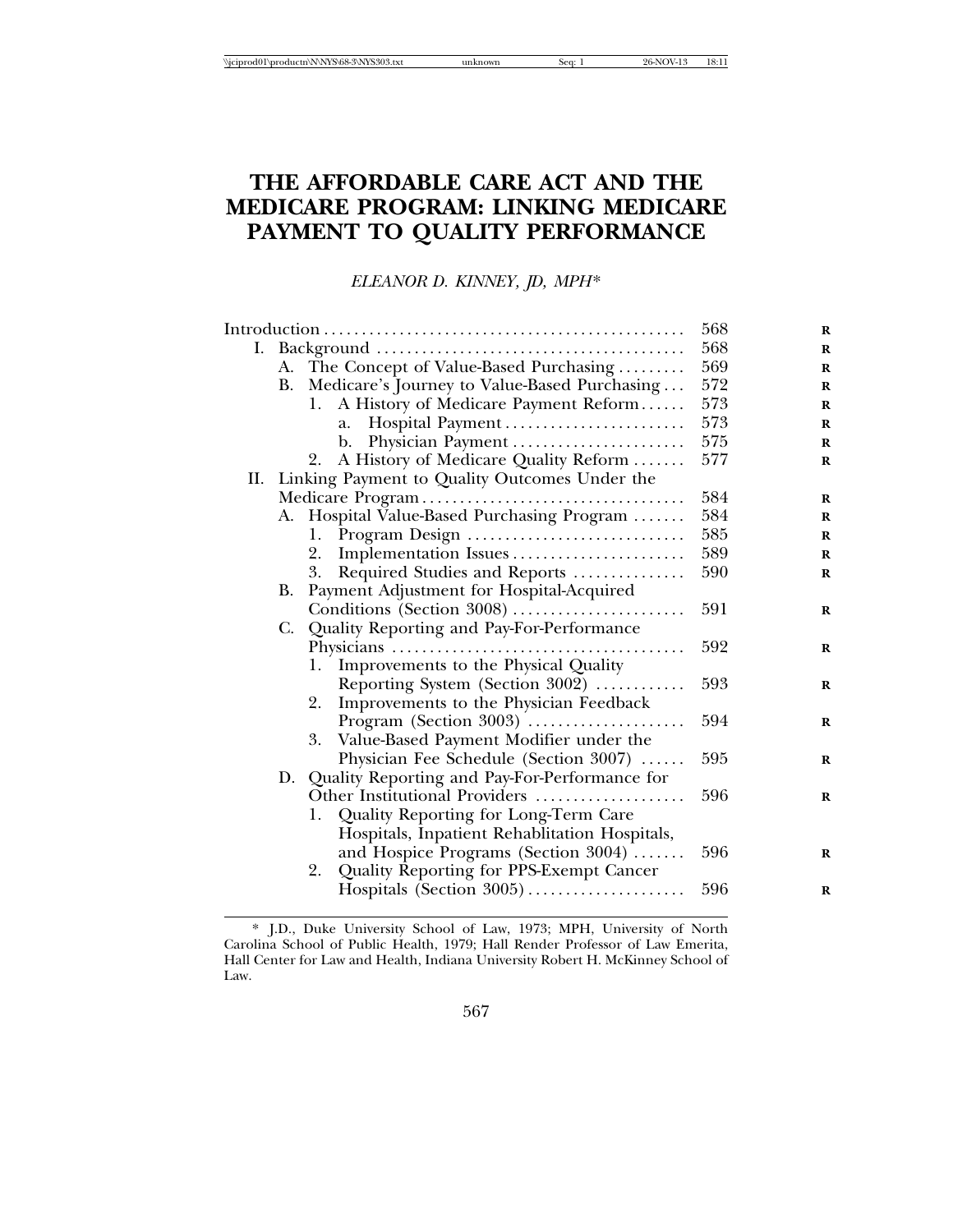|      | R |
|------|---|
|      | R |
| -601 | R |
|      |   |

#### INTRODUCTION

The Patient Protection and Affordable Care Act ("ACA"),<sup>1</sup> as amended by the Health Care and Education Reconciliation Act of  $2010$ ,<sup>2</sup> is signature legislation that will fundamentally change the health care sector of the United States. One of the ACA's major reforms changes the way in which Medicare pays health care providers and rewards providers for providing high quality care.

Value-based purchasing is a major strategy for reducing the escalation of Medicare expenditures. The theory of value-based purchasing is to change the basis of payment for services from a formula based on events and resources used in an episode of care to a formula based on performance measured by specific quality measures.3

This Article reviews the development of value-based purchasing in the Medicare program since its inception. The Article then explains how the ACA expands and enhances value-based purchasing from only inpatient hospitals to physicians and other providers. Then the Article analyzes what the future implications of valuebased purchasing will be for the U.S. health care industry.

#### I.

#### BACKGROUND

This Section describes the Medicare program and its journey toward value-based purchasing.4 One might think that value-based purchasing was a new creation with the ACA, but that is not the case. Since 2002, the Medicare program has been moving toward

4. Eleanor D. Kinney, *The Affordable Care Act and the Medicare Program: The Engines of True Health Reform*, 8(2) YALE J. HEALTH POL'Y L. & ETHICS.

<sup>1.</sup> Patient Protection and Affordable Care Act, Pub. L. No. 111-48, 124 Stat. 119–1024 (codified as amended in scattered sections of 20, 21, 25, 26, 28, 29, 30, 36, and 42 U.S.C.).

<sup>2.</sup> Health Care and Education Reconciliation Act of 2010, Pub. L. No. 111- 152, 124 Stat. 1029–83 (2010).

<sup>3.</sup> *See generally* AGENCY FOR HEALTHCARE RESEARCH AND QUALITY, THEORY AND REALITY OF VALUE-BASED PURCHASING: LESSONS FROM THE PIONEERS (Nov. 1997), *available at* http://www.ahrq.gov/legacy/qual/meyerrpt.htm.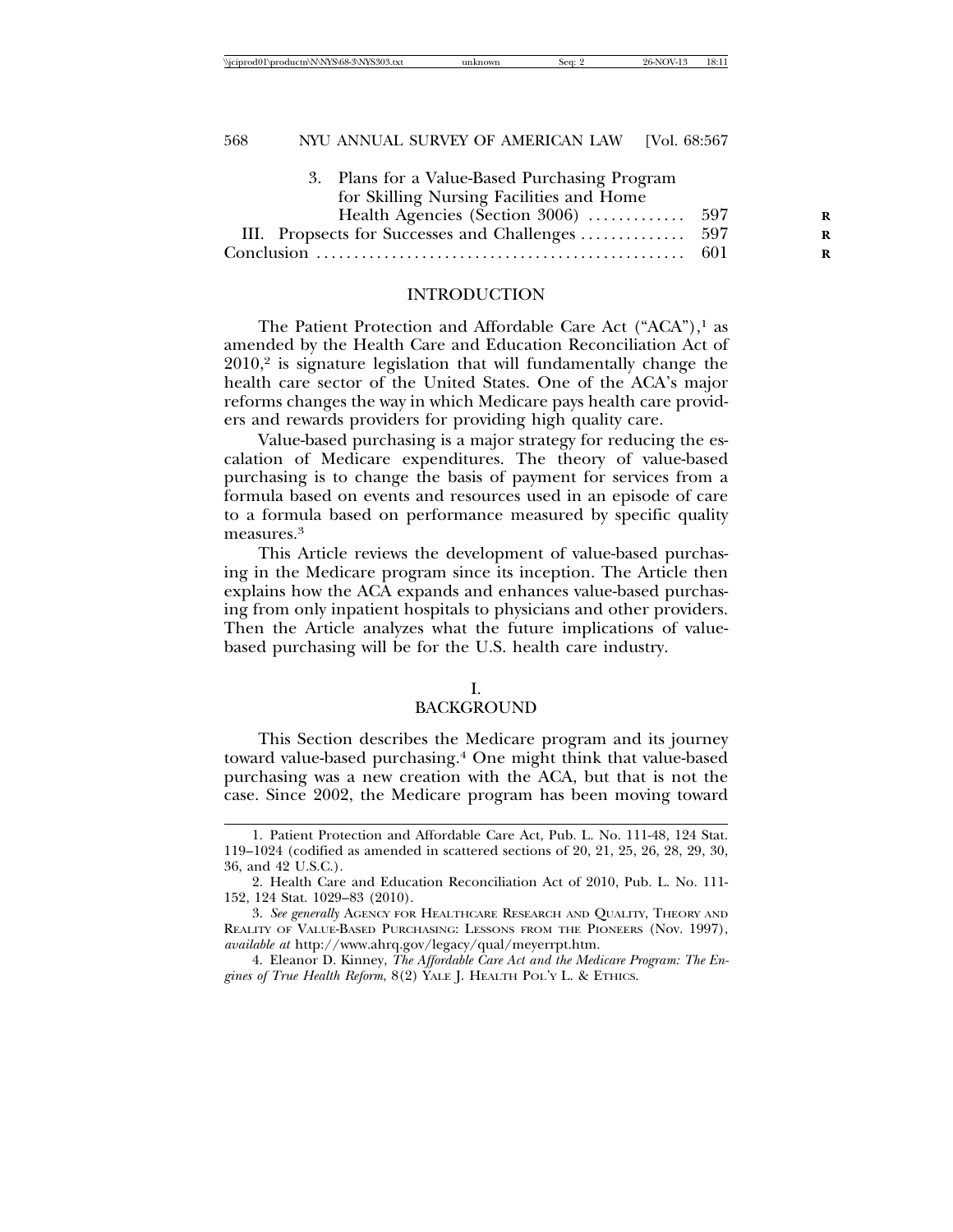value-based purchasing for all health care providers.<sup>5</sup> As explained herein, Congress and the administrations of Presidents George W. Bush and Barack Obama have been designing and laying the groundwork for this program for many years on a non-partisan basis.

# *A. The Concept of Value-Based Purchasing*

The value-based purchasing programs for all providers follow essentially the same model.6 Providers start with voluntary quality reporting with the development of quality and efficiency measures, which later become mandatory. The payment is based on reported quality measures. Centers for Medicare & Medicaid Services ("CMS") has described a "template" for value-based purchasing systems for all providers and professionals:

- Identification and promotion of the use of quality measures through pay-for-reporting
- Payment for quality performance
- Measures of physician and provider resource use
- Payment for value—promote efficiency in resource use while providing high-quality care
- Alignment of financial incentives among providers
- Transparency and public reporting<sup>7</sup>

The idea of value-based purchasing had been percolating among private payers, policy makers, and scholars for many years.8 By 2007, many private payers were using pay-for-performance to compensate providers and health plans.9

9. *See* SHARON SILOW-CARROLL & TANYA ALTERAS, THE COMMONWEALTH FUND, VALUE-DRIVEN HEALTH CARE PURCHASING: FOUR STATES THAT ARE AHEAD OF THE CURVE (Aug. 15, 2007), *available at* http://www.commonwealthfund.org/~/media/Files/Publications/Fund%20Report/2007/Aug/Value%20Driven%20Health %20Care%20Purchasing%20%20Four%20States%20that%20Are%20Ahead%20of %20the%20Curve/1052\_Silow%20Carroll\_value%20driven\_purchasing%20pdf. pdf—; Meredith B. Rosenthal et al., *Employers' Use of Value-Based Purchasing Strate-*

*gies*, 298 J. AM. MED. ASS'N 2281 (2007); Meredith B. Rosenthal et al., *Pay for Per-*

<sup>5.</sup> CTRS. FOR MEDICARE & MEDICAID SERVS., ROADMAP FOR IMPLEMENTING VALUE DRIVEN HEALTHCARE IN THE TRADITIONAL MEDICARE FEE-FOR-SERVICE PRO-GRAM 5 (2012) [hereinafter ROADMAP FOR IMPLEMENTING], *available at* https://www. cms.gov/QualityInitiativesGenInfo/downloads/VBPRoadmap\_OEA\_1-16\_508.pdf.

<sup>6.</sup> *Id.*

<sup>7.</sup> *Id.* at 4.

<sup>8.</sup> See Vittorio Maio et al., *Value-Based Purchasing: A Review of the Literature*, THE COMMONWEALTH FUND (May 2003), http://www.commonwealthfund.org/~/media/Files/Publications/Fund%20Report/2003/May/Value%20Based%20 Purchasing%20%20A%20Review%20of%20the%20Literature/maio\_valuebased\_ 636%20pdf.pdf.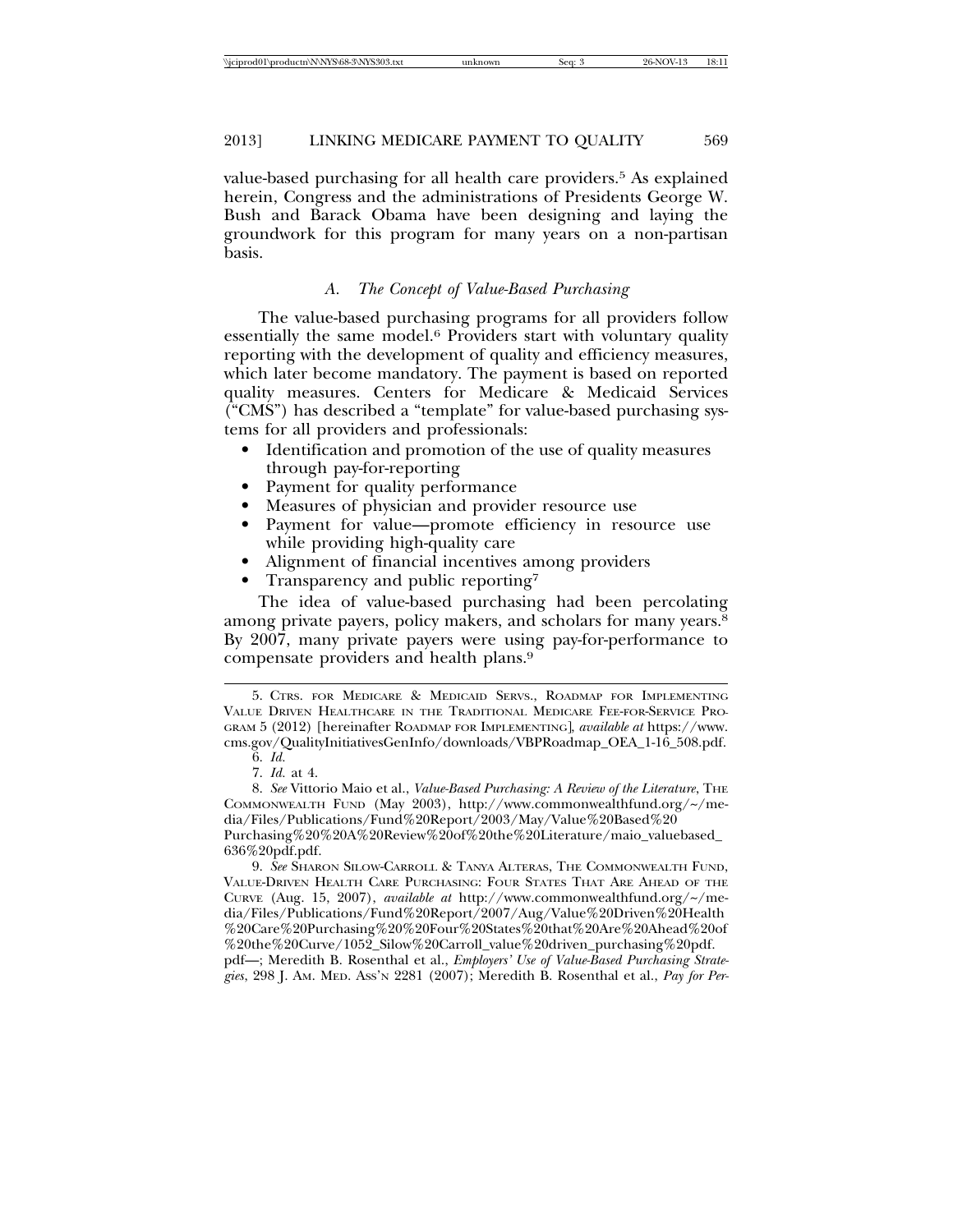The American Medical Association ("AMA") and some medical specialty societies had developed policy positions on pay-for-performance ("PFP") as well.10 Several prominent bipartisan organizations also prepared recommendations.11 The AMA has announced five policy principles to guide PFP programs that reflect their recommendations about such programs.12 These include:

- 1. *Ensure quality of care*—Fair and ethical PFP programs are committed to improved patient care as their most important mission. Evidence-based quality of care measures, created by physicians across appropriate specialties, are the measures used in the programs. Variations in an individual patient care regimen are permitted based on a physician's sound clinical judgment and should not adversely affect PFP program rewards.
- 2. *Foster the patient/physician relationship*—Fair and ethical PFP programs support the patient/physician relationship and overcome obstacles to physicians treating patients, regardless of patients' health conditions, ethnicity, economic circumstances, demographics, or treatment compliance patterns.
- 3. *Offer voluntary physician participation*—Fair and ethical PFP programs offer voluntary physician participation, and do not undermine the economic viability of non-participating physician practices. These programs support participation

11. THE COMMONWEALTH FUND COMM'N ON A HIGH PERFORMANCE HEALTH SYS., THE PATH TO A HIGH PERFORMANCE U.S. HEALTH SYSTEM: A 2020 VISION AND THE POLICIES TO PAVE THE WAY (Feb. 2009), *available at* http://www. commonwealthfund.org/Publications/Fund-Reports/2009/Feb/The-Path-to-a-High-Performance-US-Health-System.aspx?page=all; JOSEPH ANTOS ET AL., THE EN-GELBERG CENTER FOR HEALTH CARE REFORM AT THE BROOKINGS INSTITUTE, BENDING THE CURVE: EFFECTIVE STEPS TO ADDRESS LONG-TERM HEALTH CARE SPENDING GROWTH (Aug. 2009), *available at* http://www.brookings.edu/~/media/Files/rc/ reports/2009/0826\_btc/0826\_btc\_fullreport.pdf.

12. AM. MED. ASS'N, *supra* note 10.

*formance in Commercial HMOs*, 355 NEW ENG. J. MED. 1895 (2006); *see also* Andrew M. Ryan & Jan Blustein, *The Effect of the MassHealth Hospital Pay-for-Performance Program on Quality*, 46 HEALTH SERVICES RES. 712 (2011).

<sup>10.</sup> AM. MED. ASS'N, GUIDELINES FOR PAY-FOR-PERFORMANCE PROGRAMS (2005), *available at* http://www.ama-assn.org/ama1/pub/upload/mm/368/guidelines4 pay62705.pdf; AMERICAN COLLEGE OF PHYSICIANS, ETHICS, PROFESSIONALISM AND HUMAN RIGHTS COMMITTEE, PAY-FOR-PERFORMANCE PRINCIPLES THAT ENSURE THE PROMOTION OF PATIENT CENTERED CARE – AN ETHICS MANIFESTO (2007), *available at* http://www.acponline.org/running\_practice/ethics/issues/policy/p4p\_ba.pdf; AMERICAN ACADEMY OF FAMILY PRACTICE, PAY-FOR-PERFORMANCE POLICIES (2010), http://www.aafp.org/online/en/home/policy/policies/p/payforperformance. html (last visited Apr. 9, 2013).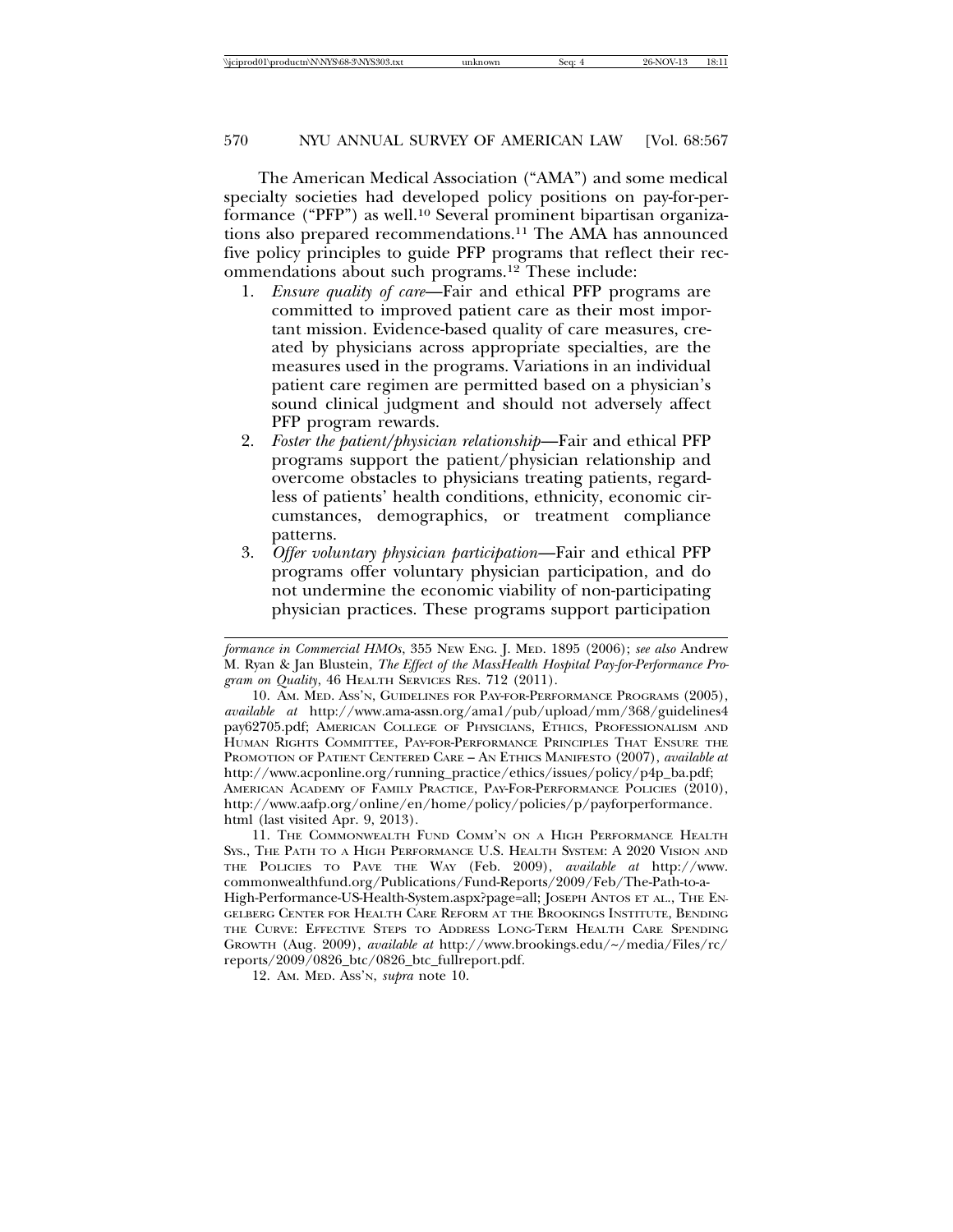by physicians in all practice settings by minimizing potential financial and technological barriers, including costs of start-up.

- 4. *Use accurate data and fair reporting*—Fair and ethical PFP programs use accurate data and scientifically valid analytical methods. Physicians are allowed to review, comment on, and appeal results prior to the use of the results for programmatic or any other reporting.
- 5. *Provide fair and equitable program incentives*—Fair and ethical PFP programs provide new funds for positive incentives to physicians for their participation, progressive quality improvement, or attainment of goals within the program. The eligibility criteria for the incentives are fully explained to participating physicians. These programs support the goal of quality improvement among all participating physicians.13

The Institute of Medicine ("IOM") weighed in with a major initiative on value-based purchasing. Congress was dissatisfied with the pace of quality improvement and thus mandated in the Medicare Prescription Drug, Improvement, and Modernization Act of 2003 ("MMA") that the IOM conduct a study of the quality improvement infrastructure.14 In response, the IOM launched the Redesigning Health Insurance Performance Measures, Payment, and Performance Improvement Project.15 The IOM Committee charged with this project produced three reports detailing policy approaches to improving the quality of health care: (1) measurement and reporting of performance data; (2) payment incentives; and (3) quality improvement initiatives.16

There has been considerable scholarship addressing implementation issues.17 A 2008 review of pay-for-performance evalua-

<sup>13.</sup> *Id.*

<sup>14.</sup> Medicare Prescription Drug, Improvement, and Modernization Act of 2003, Pub. L. No. 108-173, § 107, 117 Stat. 2066 (codified at 42 U.S.C. § 1320, 36 U.S.C. § 150303).

<sup>15.</sup> BD. ON HEALTH CARE SERVS., INST. OF MED., PERFORMANCE MEASUREMENT: ACCELERATING IMPROVEMENT (2005), *available at* http://www.iom.edu/Reports/ 2005/Performance-Measurement-Accelerating-Improvement.aspx.

<sup>16.</sup> INST. OF MED., REWARDING PROVIDER PERFORMANCE: ALIGNING INCENTIVES IN MEDICARE (2007); INST. OF MED., MEDICARE'S QUALITY IMPROVEMENT ORGANIZA-TION PROGRAM: MAXIMIZING POTENTIAL 1 (2006); INST.OF MED., PERFORMANCE MEA-SUREMENT: ACCELERATING IMPROVEMENT (2005).

<sup>17.</sup> *See* Karen Davis & Stuart Guterman, *Rewarding Excellence and Efficiency in Medicare Payments*, 85 THE MILBANK QUARTERLY 449 (2007); Arnold M. Epstein, *Pay for Performance at the Tipping Point*, 356 NEW ENG. J. MED. 515 (2007); Meredith B.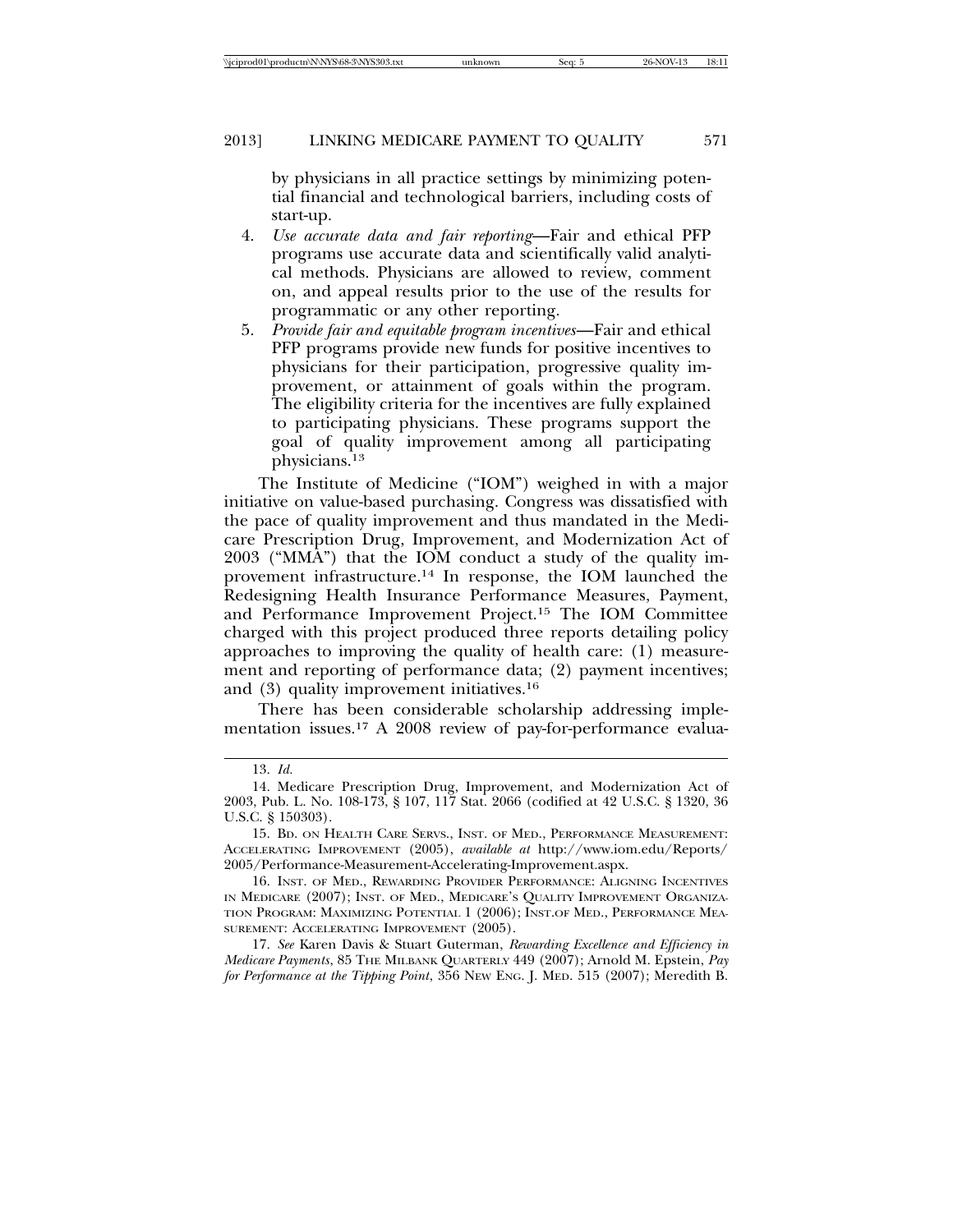tions reported that improvements in quality measures occurred in all the efforts analyzed, but the authors were unsure about the contribution of financial incentives to quality improvement.18 The CMS-funded Premier Hospital Quality Incentive Demonstration of value-based-purchasing reported improvements ranging from 2.6 to 4.1 percent over the two-year period.19 A later review of value-based purchasing by analysts at CMS reported that between 2006 and 2010, hospital performance improved on ninety-one percent of the measures included in CMS' inpatient pay-for-reporting program and that a new trend of slowing growth in health care costs had emerged.20

#### *B. Medicare's Journey to Value-Based Purchasing*

Amending the Social Security Act ("SSA"),<sup>21</sup> Congress established the Medicare program to provide health care coverage for the elderly. Medicare, a federal social insurance program, administered by CMS within the Department of Health and Human Services ("DHHS"), provides insurance for hospital and extended-care services as well as supplementary medical insurance for physician and associated services to the elderly, disabled, and certain individuals with end-stage renal disease.22

The Medicare program is comprised of four parts. Parts A and B were contained in the original Medicare statute and are called "Fee-for-Service" Medicare. Part A, Hospital Insurance Benefits for Aged and Disabled, covers hospital and extended-care services.<sup>23</sup> Part B, Supplementary Medical Insurance Benefits for Aged and Disabled, provides physician and other outpatient services.<sup>24</sup> Part C, now called Medicare Advantage, was established in the Balanced

Rosenthal & R. Adams Dudley, Commentary, *Pay-for-Performance: Will the Latest Payment Trend Improve Care?* 297 J. AM. MED. ASS'N 740 (2007).

<sup>18.</sup> Jon B. Christianson et al., *Lessons from Evaluations of Purchaser Pay-for-Performance Programs: A Review of the Evidence*, 65 MED. CARE RES. & REV. 5S (2008).

<sup>19.</sup> Peter K. Lindenauer et al., *Public Reporting and Pay for Performance in Hospital Quality Improvement*, 356 NEW ENG. J. MED. 486, 486 (2007).

<sup>20.</sup> *See* Jordan M. VanLare & Patrick H. Conway, *Value-Based Purchasing—National Programs to Move from Volume to Value*, 367 NEW ENG. J. MED. 292, 292 (2012).

<sup>21.</sup> Social Security Amendments of 1965, Pub. L. No. 89-97, tit. I §§ 101–11, 121–22, 79 Stat. 290–353 (codified as amended at 42 U.S.C. § 1395 (2006)).

<sup>22.</sup> In 1972, Congress added the disabled and individuals with end stage renal disease to those eligible for Medicare. Social Security Amendments of 1972, Pub. L. No. 92-603, tit. II, § 299I, 86 Stat. 1329 (codified as amended at 42 U.S.C. § 1395c (1982 & Supp. 1985)).

<sup>23. 42</sup> U.S.C. §§ 1395c–1395i (2012).

<sup>24. 42</sup> U.S.C. §§ 1395j–1395w-5 (2012).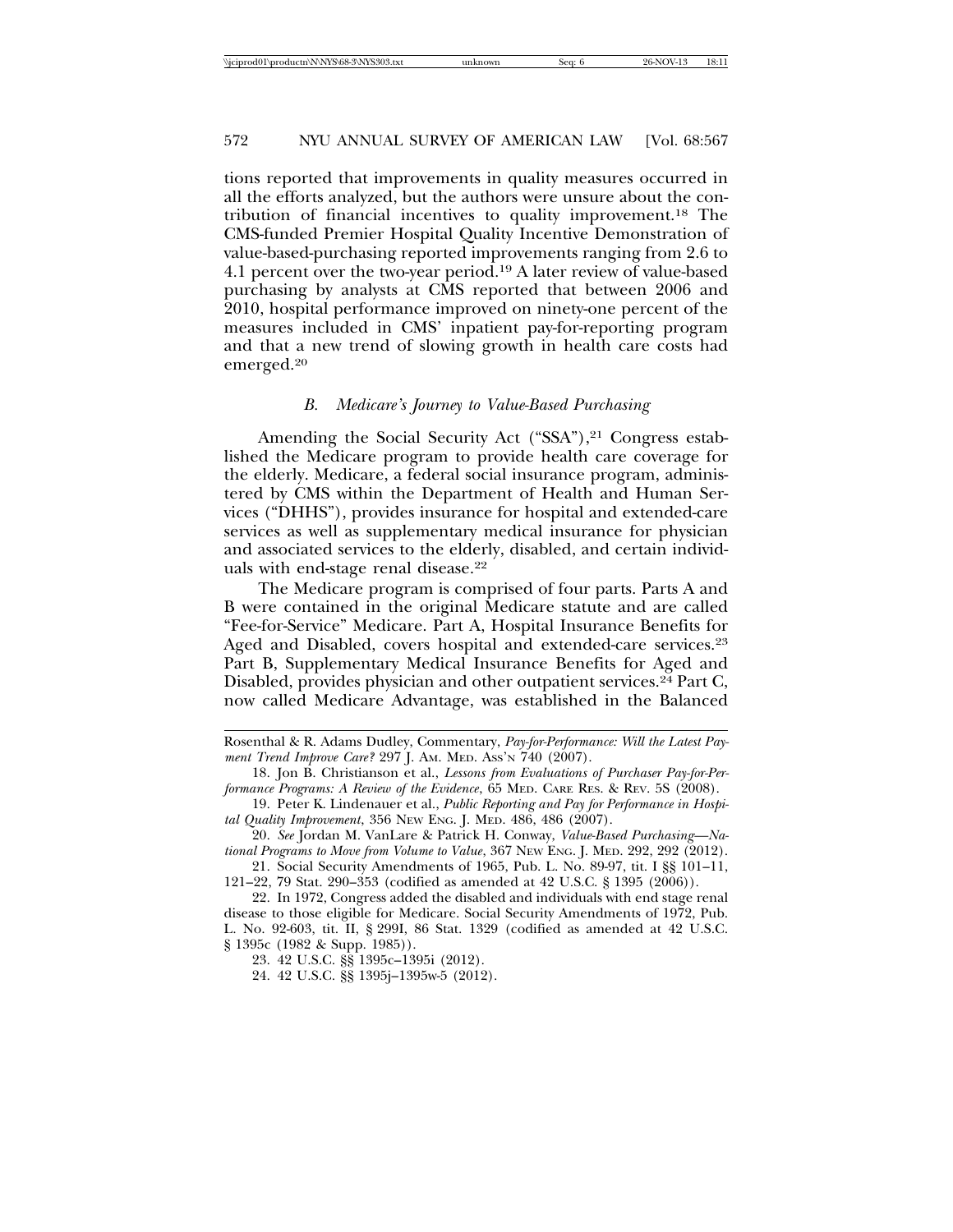Budget Act of 1997.25 Medicare Part C covers the same services as Parts A and B but is delivered through a private health plan which has the option of providing additional benefits over and above the Medicare Fee-for-Service benefit package under Parts A and B.26 Established in the MMA,<sup>27</sup> Part  $\overline{D}$  is a voluntary prescription drug benefit program.

#### 1. A History of Medicare Payment Reform

The original Medicare statute granted hospitals and physicians almost complete autonomy in setting the level of payment for services provided to their beneficiaries, chiefly because of considerable political opposition to the programs from providers. Initially the Medicare program paid hospitals the costs, as calculated by hospitals, of providing services to beneficiaries with the only requirement that the costs be "reasonable."28 For physicians, "reasonable" was defined with reference to usual and customary charges in the market place charged by all physicians.29 Other health care providers were paid on a similar basis. These reimbursement methodologies put control over the cost of care in the hands of the providers. Not surprisingly, these methods proved very costly and Medicare expenditures grew at alarming rates immediately upon implementation of the program.30 The seriousness of the cost problem surfaced shortly after the inauguration of the Medicare and Medicaid programs31 and has dominated the healthcare debate ever since.

#### a. Hospital Payment

Congress adopted an inpatient prospective payment system ("IPPS") for acute-care inpatient hospitals in the Social Security

<sup>25.</sup> *See* Pub. L. No. 105-33, § 4001 (codified as amended at SSA §§ 1851–59; 42 U.S.C. § 1395w-21 (2012))

<sup>26. 42</sup> U.S.C. § 1395w-22(a)(3) (2012).

<sup>27.</sup> Pub. L. No. 108-173, § 911, 117 Stat. 2066, 2378–86 (to be codified at 42 U.S.C. § 1395kk-1).

<sup>28.</sup> Social Security Amendments of 1965, Pub. L. No. 89-97, § 102(a), 79 Stat. 286 (codified as amended at 42 U.S.C. §§ 1395(f)(b), 1395x(v)).

<sup>29.</sup> Social Security Amendments of 1965, Pub. L. No. 89-97, § 102(a), 79 Stat. 286 (codified as amended at 42 U.S.C. § 1395l(a)).

<sup>30.</sup> Marian Gornick et al., *Twenty Years of Medicare and Medicaid: Covered Populations, Use of Benefits, and Program Expenditures*, HEALTH CARE FIN. REV. 13, 35–45 (Supp. 1985).

<sup>31.</sup> *See Reimbursement Guidelines for Medicare: Hearing Before the S. Comm. on Fin.*, 89th Cong. (1966); STAFF OF THE S. COMM. ON FIN., 91ST CONG., MEDICARE AND MEDICAID: PROBLEMS, ISSUES, AND ALTERNATIVES 53, 140–43 (Comm. Print 1970).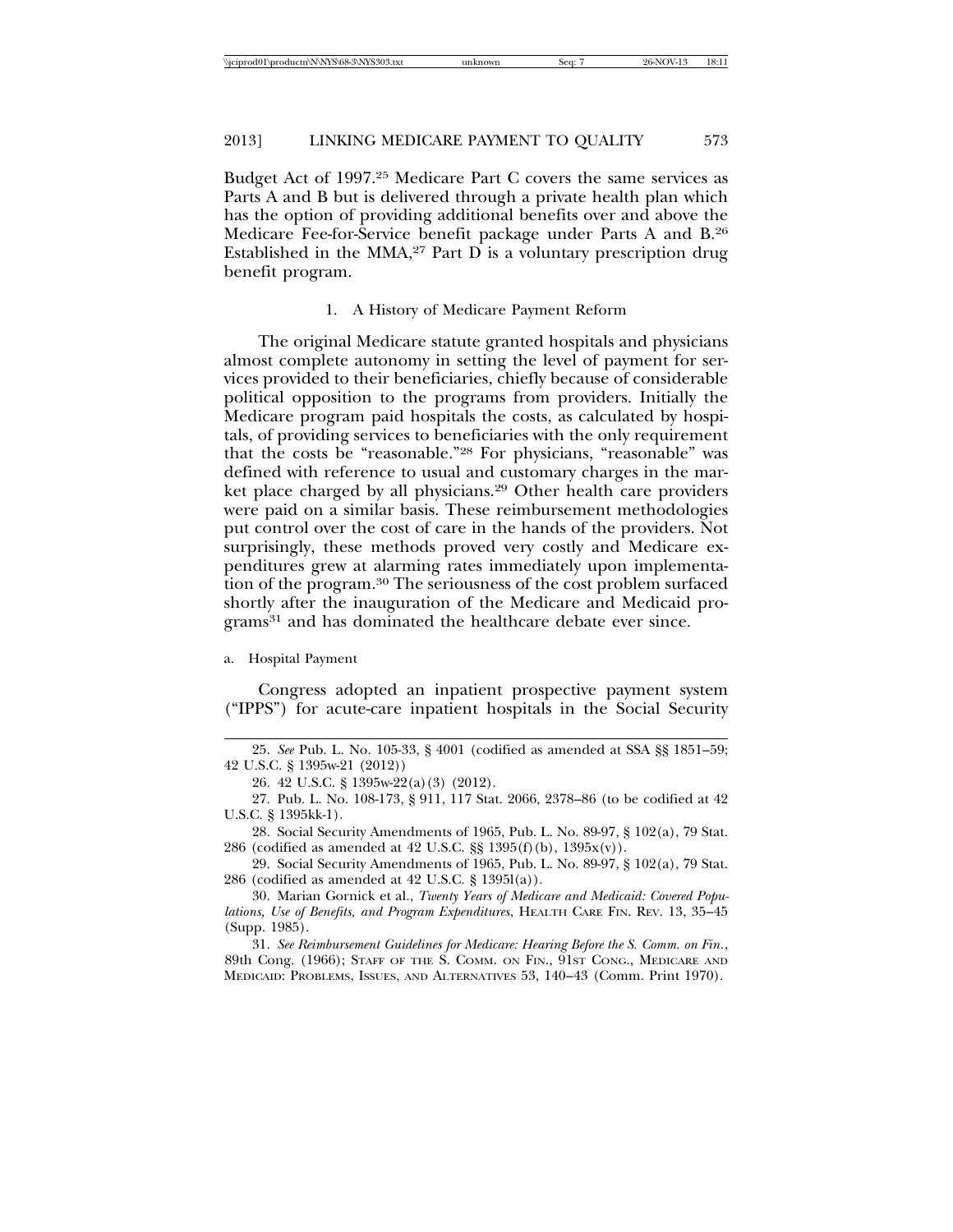Amendments of 1983.32 The chief objective of this payment system was to change incentives in hospital financial behavior. IPPS applies only to "subsection (d) hospitals," as defined under section  $1886(d)(1)(B)$  of the Social Security Act. Figure 1 presents eligible and excluded hospitals under subsection (d).

| Figure 1<br>"Subsection d Hospitals"                                                                                                                                                                                 |  |  |  |
|----------------------------------------------------------------------------------------------------------------------------------------------------------------------------------------------------------------------|--|--|--|
| Included Hospitals under $\S$ 1886(d)<br>Section $1886(d)(1)(B)$ of the SSA<br>generally defines a "subsection (d)<br>hospital" as a "hospital located in<br>one of the fifty States or the<br>District of Columbia. |  |  |  |
| <b>Excluded Hospitals under § 1886</b><br>Psychiatric hospitals<br>Rehabilitation hospitals<br>Long term care hospitals<br>Children's hospitals<br>Cancer hospitals                                                  |  |  |  |

The Medicare prospective-payment system pays a fixed price per case and allows hospitals to keep savings while putting them at risk for costs incurred over and above the price per case. Under the prospective payment system, the Medicare program pays hospitals a fixed price for each Medicare case based on the diagnosis related group ("DRG") in which the patient's particular condition falls.33

DRGs are a classification system that groups similar clinical conditions and the procedures furnished by the hospital during the stay.34 There are three levels of severity in the Medical Severity–Diagnosis Related Groups ("MS-DRGs") based on secondary diagnosis codes: (1) Major Complication/Comorbidity ("MCC"); (2)

34. DEP'T OF HEALTH & HUMAN SERVS., CTRS. FOR MEDICARE & MEDICAID SERVS., ACUTE CARE HOSPITAL INPATIENT PROSPECTIVE PAYMENT SYSTEM 2 (Apr. 2013) [hereinafter ACUTE CARE HOSPITAL], *available at* https://www.cms.gov/ Outreach-and-Education/Medicare-Learning-Network-MLN/MLNProducts/

downloads/AcutePaymtSysfctsht.pdf; *Acute Inpatient PPS*, CTRS. FOR MEDICARE & MEDICAID SERVS., https://www.cms.gov/AcuteInpatientPPS/ (last modified Aug. 1, 2012).

<sup>32.</sup> Social Security Amendments of 1983, Pub. L. No. 98-21, § 601(c)(1), 97 Stat. 65 (codified as amended at 42 U.S.C. § 1395ww).

<sup>33. 42</sup> U.S.C. § 1395ww(d)(1)) (2012); Interim Final Rule, Medicare Program; Prospective Payments for Medicare Inpatient Hospital Services, 48 Fed. Reg. 39,752 (Sept. 1, 1983) (interim final rule) (to be codified at 42 C.F.R. pts 405, 409, 489).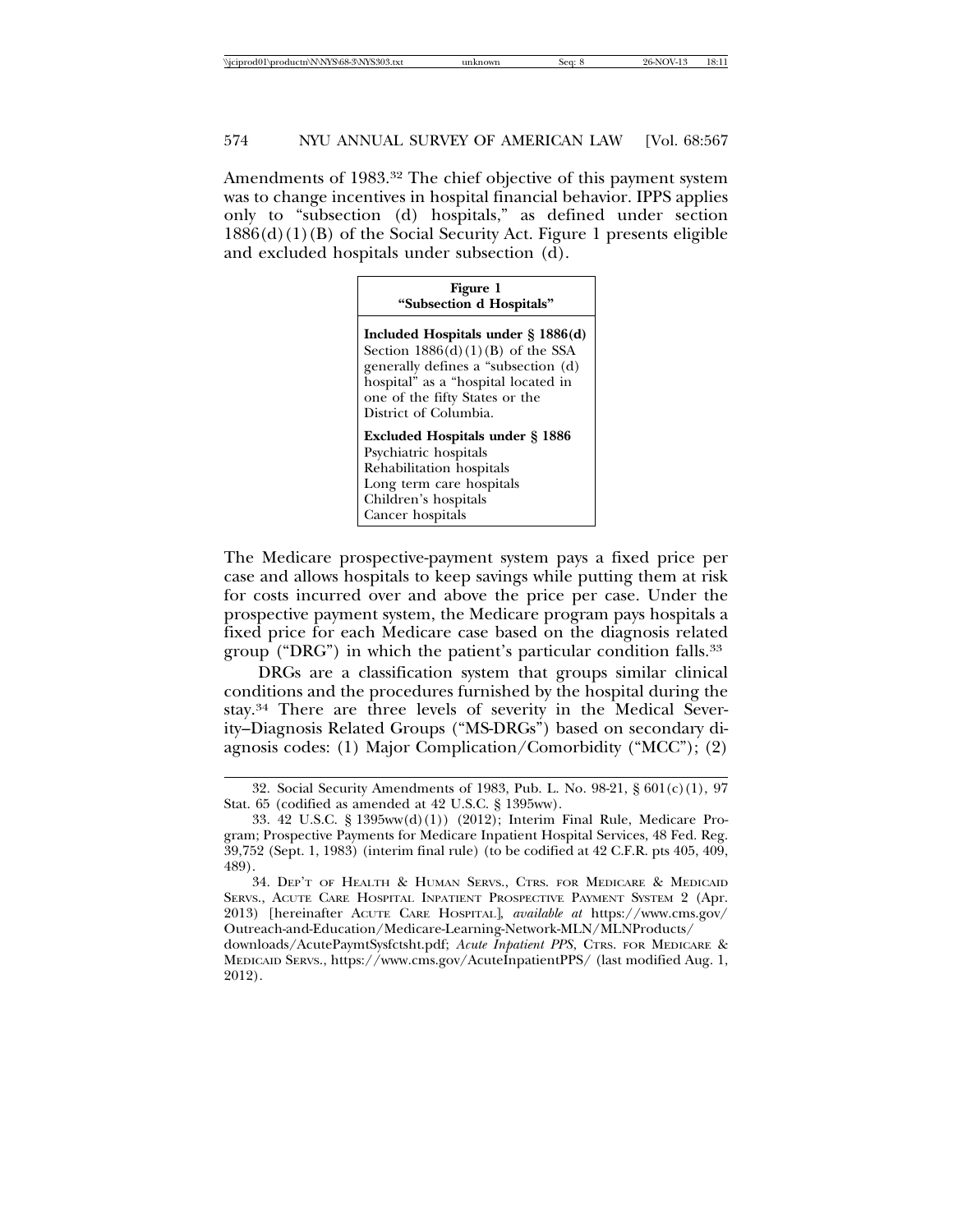Complication/Comorbidity ("CC"); and (3) Non-Complication/ Comorbidity ("Non-CC"). The three groups reflect differences in the severity of illness and resource use.35 A weight, reflecting the average relative costliness of cases in that group compared with the costliness for the average Medicare case, is assigned to each MS-DRG.36 The standard price per case for the operating costs and capital costs for all hospitals in the United States reflects the costs which "efficient facilities are expected to incur in furnishing covered inpatient services."37

Upon the discharge of a Medicare beneficiary, the hospital assigns a principle diagnosis code to the patient's case, up to twentyfour secondary diagnoses that indicate comorbidities, and up to twenty-five procedures furnished during the hospital stay.38 These data are submitted to the Medicare contractor for the relevant area.

The Medicare contractor, using a computer program called a "grouper," assigns the patient's case a DRG. In this process, patient charges are standardized to account for the effects of regional area wage differences, indirect medical education costs, and additional payments to hospitals that treat a large percentage of low-income patients (referred to as "disproportionate share payments").39 The labor-related share is adjusted by the wage index applicable to the area where the hospital is located, and if the hospital is located in Alaska or Hawaii, the non-labor share is adjusted by a cost of living adjustment factor.40 A variety of other so-called policy adjustments, such as modifications to reflect the cost of indirect medical education and the disproportionate share for low-income beneficiaries, are made to Medicare's final payment to the hospital for that case.<sup>41</sup>

b. Physician Payment

In the Social Security Amendments of 1983, Congress directed the Secretary of DHHS to study possible methods of paying physicians according to a methodology similar to the prospective payment system for hospitals.42 In 1989 Congress enacted a revised

<sup>35.</sup> ACUTE CARE HOSPITAL, *supra* note 34 at 2.

<sup>36.</sup> *Id*. at 3*.*

<sup>37.</sup> *Id.*

<sup>38.</sup> *Id*. at 2*.*

<sup>39.</sup> *Id*. at 3–8*.*

<sup>40.</sup> *Id*. at 3*.*

<sup>41.</sup> *Id*. at 4–8.

<sup>42.</sup> Social Security Amendments of 1983, Pub. L. No. 98-21 § 603(a)(2)(B), 97 Stat. 65, 166.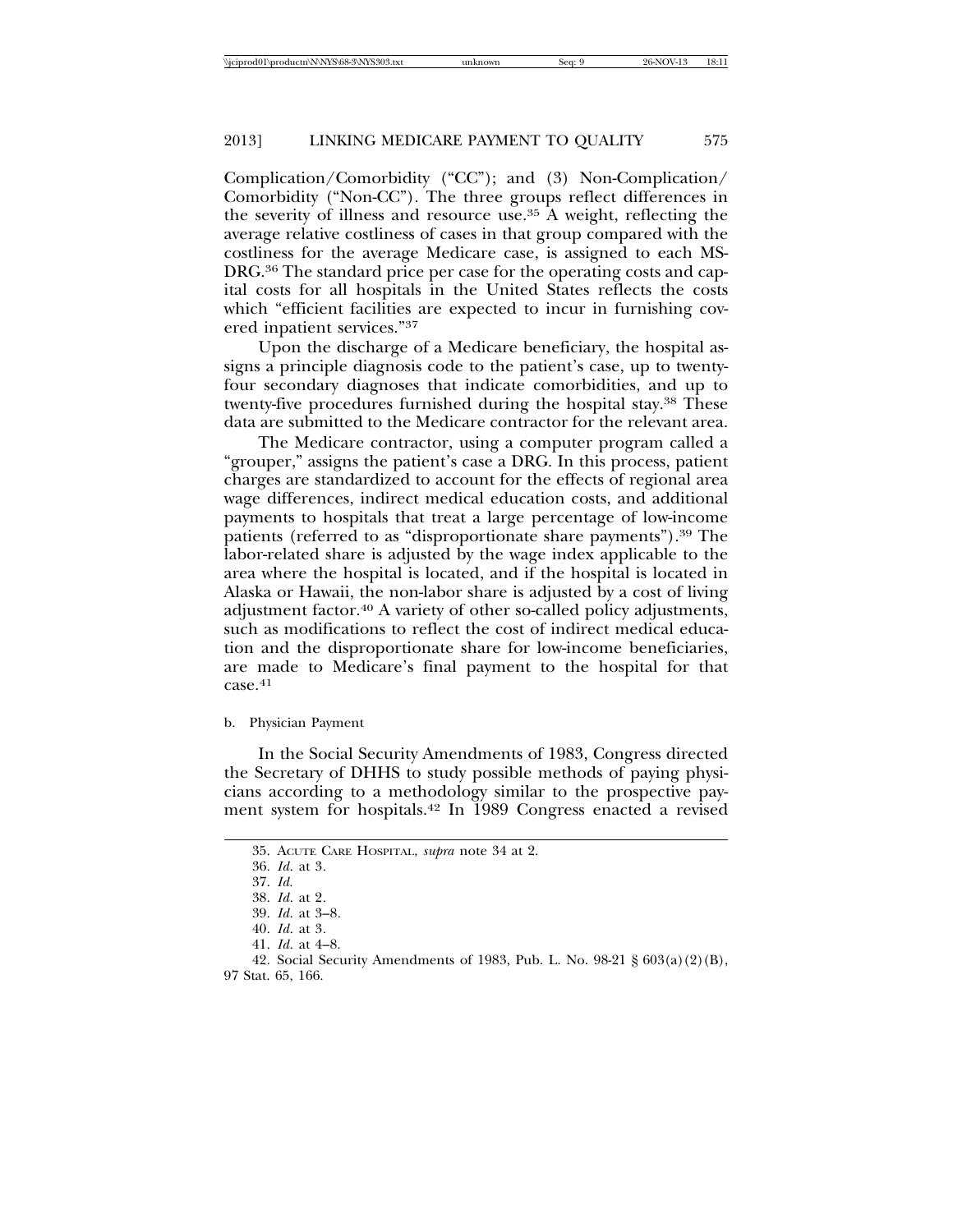payment system for physician services that paid physicians based on the time and resources involved in treating specific conditions rather than on a charge basis.<sup>43</sup> Congress enhanced the system in the Omnibus Budget Reconciliation Act of 1990.<sup>44</sup> The Health Care Financing Administration ("HCFA"), the predecessor agency of CMS, promulgated the final rule implementing the system effective January 1, 1992.45

In these two pieces of legislation, Congress replaced the disaggregated fee schedule based on historical charges with the Resource-Based Relative Value Scale ("RBRVS"), which is based on "relative value units" ("RVUs") for three cost components of medical care: (1) physicians' work effort; (2) physicians' practice expenses; and (3) malpractice liability insurance expenses.46 The Medicare Physician Fee Schedule lists more than 7,400 unique covered services and their payment rates for physicians and other therapists.47

The formula for the payment a physician receives for a service is based on three components. The first component is the sum of the three RVUs for work effort, practice expense, and malpractice liability insurance expense. The second component is Geographic Practice Cost Indices ("GPCI"). GPCIs are adjustments that are applied to the three relative values to account for geographic variations in the costs of practicing medicine in different areas within the country.48 The sum of the adjusted relative values is then multiplied by the "conversion factor," a factor developed to adjust payments to conform to the "sustainable growth rate." In the Balanced Budget Amendments of 1996, Congress established the "sustainable

45. Final Rule, Medicare Program; Fee Schedule for Physician Services, 56 Fed. Reg. 59502 (Nov. 25, 1991) (codified at 42 C.F.R. pt. 414).

46. DEP'T OF HEALTH & HUMAN SERVS., CTRS. FOR MEDICARE & MEDICAID SERVS., MEDICARE PHYSICIAN FEE SCHEDULE: PAYMENT SYSTEM FACT SERIES 1, 2–3 (Apr. 2013) [hereinafter MEDICARE PHYSICIAN FEE SCHEDULE], *available at* https:// www.cms.gov/Outreach-and-Education/Medicare-Learning-Network-MLN/MLN-Products/downloads/MedcrePhysFeeSchedfctsht.pdf; *Physician Fee Schedule*, CMS.GOV (last modified Sept. 10, 2013), http://www.cms.gov/Medicare/ Medicare-Fee-for-Service-Payment/PhysicianFeeSched/index.html?redirect=/ PhysicianFeeSched/01\_overview.asp.

47. MEDICARE PHYSICIAN FEE SCHEDULE, *supra* note 46, at 2*.* 48. *Id*. at 3*.*

<sup>43.</sup> Omnibus Budget Reconciliation Act of 1989, Pub. L. No. 101-239, sec. 6104, § 1842(b) (codified as amended at 42 U.S.C. 1395u(b)(a)(14)) (current version at 42 U.S.C.  $\S$  1395u(a)(14)(A)(i)).

<sup>44.</sup> Omnibus Budget Reconciliation Act of 1990, Pub. L. No. 101-508, §§ 4102–12, 101 Stat. 1388.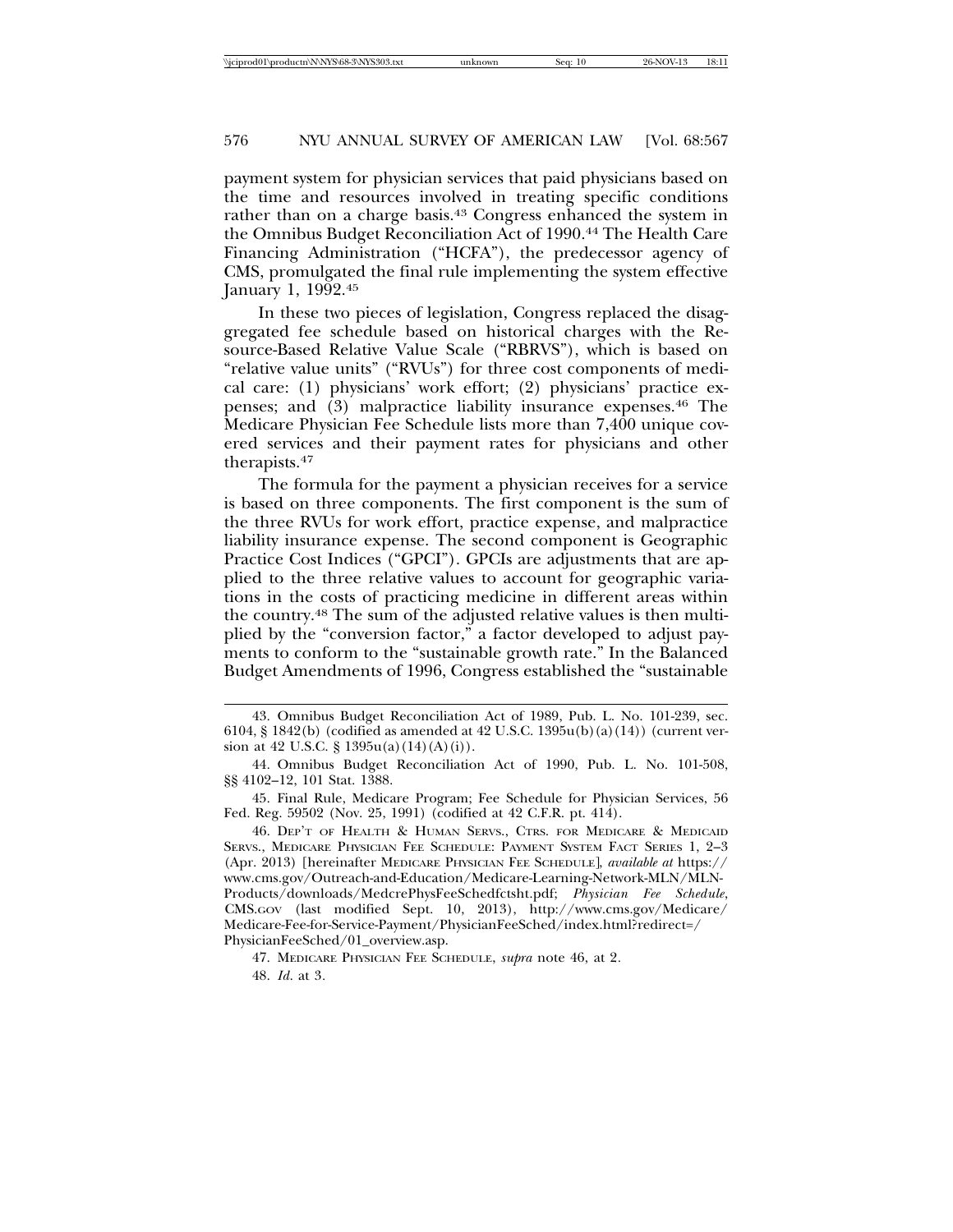growth rate" factor that uses the real GDP to adjust for volume and intensity of services.49

#### 2. A History of Medicare Quality Reform<sup>50</sup>

The Social Security Amendments of 1965 required hospitals to have utilization review committees as a condition of participation in Medicare.51 However utilization review alone was not sufficient to control excess utilization of services. In 1972, Congress enacted the very unpopular Professional Peer Review Program to establish independent utilization review by organizations dominated by physicians, but later repealed the program.52

In 1982, in preparation for enactment of the new hospital prospective payment system, Congress established the Medical Utilization and Quality Control Program in preliminary legislation to support the move to prospective payment for hospitals.<sup>53</sup> This program established Peer Review Organizations ("PROs") to review the utilization of services provided to Medicare beneficiaries to ensure that they were medically necessary and met professionally recognized standards of quality. In the early 1990s, HCFA fundamentally changed the mission of PROs from quality assurance to quality improvement,54 and in 2002, CMS changed the name of PROs to Quality Improvement Organizations ("QIOs") to reflect their new focus.55

52. Social Security Amendments of 1972, Pub. L. No. 92-603, § 249F, 86 Stat. 1329 (codified as amended at 42 U.S.C. §§ 1320c-1 to c-19).

54. *See* Anita J. Bhatia et al., *Evolution of Quality Review Programs for Medicare: Quality Assurance to Quality Improvement*, 22 HEALTH CARE FIN. REV. 69 (2000).

<sup>49.</sup> Balanced Budget Act of 1997, Pub. L. No. 105-33, § 4503, 111 Stat. 251, 433–34 (codified as amended at 42 U.S.C. §1395w-4(f)(2)(A)(iii) (2006)).

<sup>50.</sup> The material in this section is based on material in Eleanor D. Kinney, *The Affordable Care Act and the Medicare Program: The Engine for True Health Reforms*, 13 YALE J. OF HEALTH POL'Y, L. & ETHICS (forthcoming 2013), *available at* http://ssrn. com/abstract-2170574.

<sup>51.</sup> Social Security Amendments of 1965, Pub. L. No. 89-97, § 102(a), 79 Stat. 286 (codified as amended at 42 U.S.C.  $\S 1395x(k)$ ).

<sup>53.</sup> Peer Review Improvement Act of 1982, Pub. L. No. 97-248, § 1511, 96 Stat. 383 (codified as amended at 42 U.S.C. § 1320c (2000)). *See* Timothy Stoltzfus Jost, *Administrative Law Issues Involving the Medicare Utilization and Quality Control Peer Review Organization (PRO) Program: Analysis and Recommendations*, 50 OHIO ST. L.J. 1, 5 (1989).

<sup>55.</sup> Office of Inspector General-Health Care; Medicare and Medicaid Programs; Peer Review Organizations: Name and Other Changes—Technical Amendments, 67 Fed. Reg. 36,495, 36,539 (May 24, 2002) (to be codified at 42 C.F.R. chs. I, IV, V).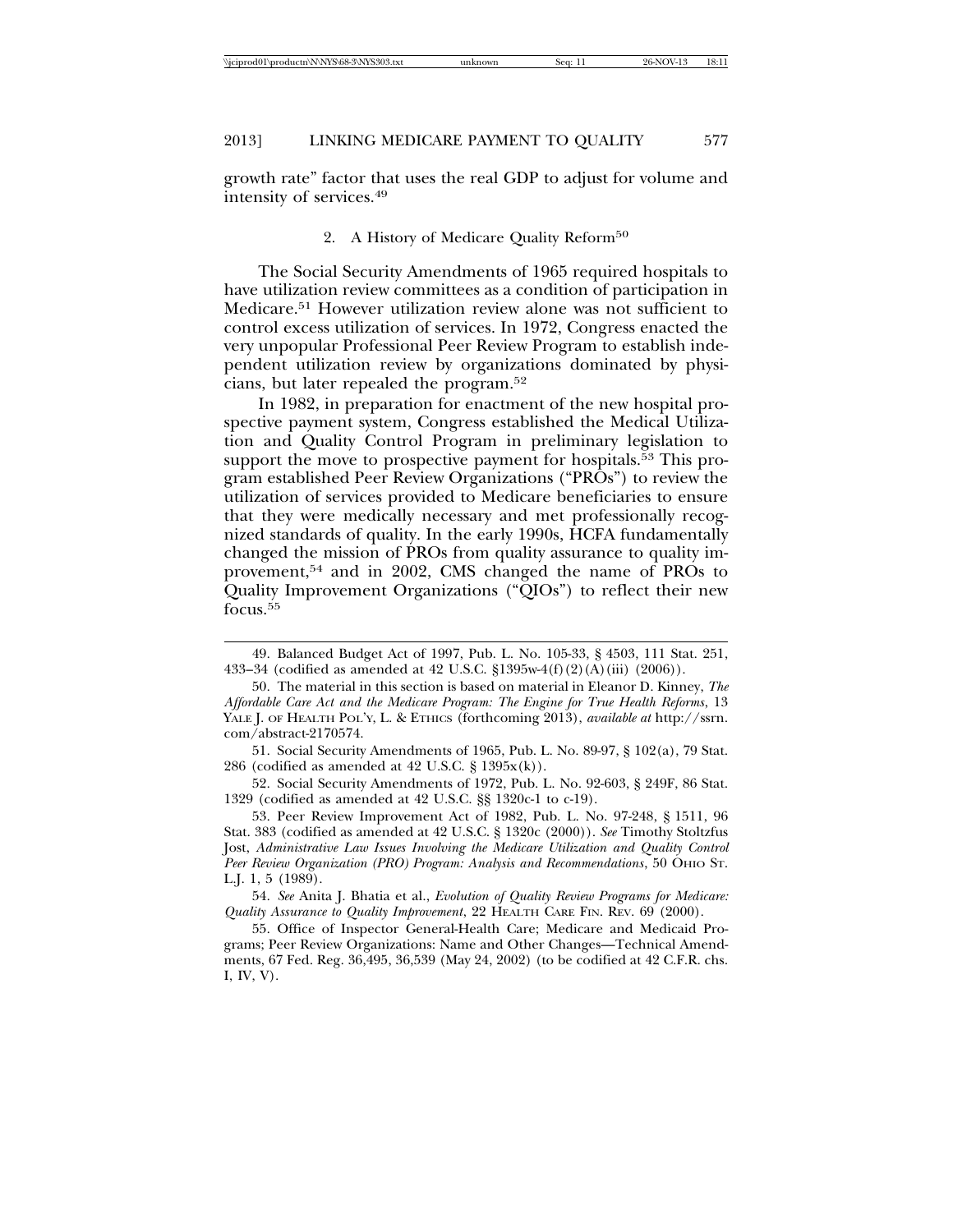In the 1980s, spurred on by health services research indicating that little was known about whether expensive medical procedures were more efficacious than less expensive treatment approaches, policy makers and third-party payers turned to health services research for answers.<sup>56</sup> In the mid 1980s, HCFA launched an aggressive program of health services research on outcomes of care that would serve as the basis of medical practice guidelines and coverage policy for federal health insurance programs.57

Three developments in health services research shaped the future of quality assessment in health care organizations and paved the way for the value-based purchasing program. First, the work of Dr. John Wennberg and his colleagues demonstrated sharp variation in services provided to Medicare beneficiaries among different geographic areas for the same conditions.58 This finding dramatically documented provider-induced demand for services and the resulting inefficiencies, including the provision of often unnecessary care.

The second important development was the application of the theories of Total Quality Management ("TQM") and Continuous Quality Improvement ("CQI"), developed by William E. Deming and Joseph Juran,<sup>59</sup> to health care institutions.<sup>60</sup> According to TQM/CQI theory, quality management should strive to reduce statistical variation in products and production to a level that is uniform and predictable while also meeting the expectations of

58. John E. Wennberg et al., *Professional Uncertainty and the Problem of Supplier-Induced Demand*, 16 SOCIAL SCIENCE AND MEDICINE 811, 812–15 (1982); John E. Wennberg & Alan Gittelsohn, *Variations in Medical Care Among Small Areas*, 246 SCI. AM. 120 (1982); John E. Wennberg & Alan Gittelsohn, *Small Area Variation in Health Care Delivery* 182 SCIENCE 1102 (1973).

59. W. EDWARDS DEMING, THE NEW ECONOMICS FOR INDUSTRY, GOVERNMENT, EDUCATION (1993); W. EDWARDS DEMING, OUT OF THE CRISIS (1986); J. M. JURAN, JURAN ON LEADERSHIP FOR QUALITY: AN EXECUTIVE HANDBOOK (1989); J. M. JURAN, MANAGERIAL BREAKTHROUGH: A NEW CONCEPT OF THE MANAGER'S JOB (1964).

60. *See generally* DONALD M. BERWICK ET AL., CURING HEALTH CARE: NEW STRAT-EGIES FOR QUALITY IMPROVEMENT (1990); Donald M. Berwick, *Continuous Improvement as an Ideal in Health Care*, 320 NEW ENG. J. MED. 53 (1989); Glenn Laffel & David Blumenthal, *The Case for Using Industrial Quality Management Science in Health Care Organizations*, 262 J. AM. MED. ASS'N 2869, 1869 (1989).

<sup>56.</sup> *See generally* HEALTH SERVICES RESEARCH: KEY TO HEALTH POLICY (Eli Ginzberg ed., 1991); IMPROVING HEALTH POLICY AND MANAGEMENT: NINE CRITICAL RE-SEARCH ISSUES FOR THE 1990S (Stephen M. Shortell & Uwe E. Reinhardt eds., 1992).

<sup>57.</sup> William L. Roper et al., *Effectiveness in Health Care: An Initiative to Evaluate and Improve Medical Practice*, 319 NEW ENG. J. MED. 1197, 1197-98 (1988); William L. Roper & Glenn M. Hackbarth, *HCFA's Agenda for Promoting High-Quality Care*, 7 HEALTH AFFAIRS 91, 95–96 (1988).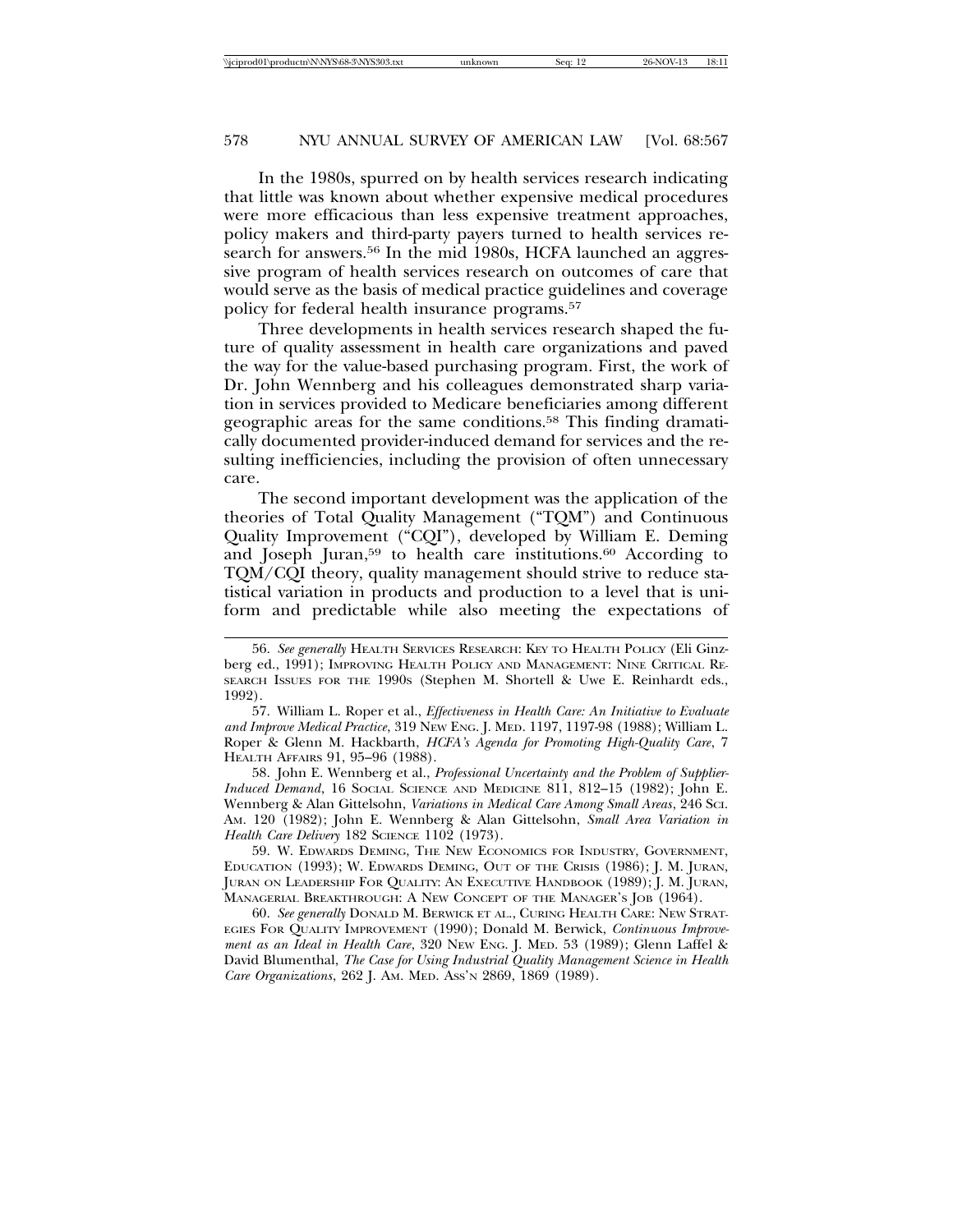customers. Since the 1990s, data-driven TQM/CQI theory and practice has become an integral part of quality assurance and improvement concepts in the health care field.<sup>61</sup>

The third critical development was the patient safety movement inspired by the IOM 2000 report, "To Err Is Human."62 This report made two important factual findings that have precipitated a revolution in U.S. health care. These observations were: (1) an estimated 44,000 to 98,000 people die each year in hospitals from medical injury; and (2) systems failures, rather than poor performance by individual practitioners, cause at least half of patient injuries.63 The IOM report recommended that providers create a culture of safety in institutions by borrowing from quality science in the engineering industries.64 Providers were largely persuaded by these findings and implemented data-driven strategies to reduce risks to patient safety.65

In 2001, CMS (the successor of HCFA) began launching quality initiatives "to assure quality health care for all Americans through accountability and public disclosure."66 CMS established the Health Care Quality Improvement Initiative ("HCQII") to move from addressing individual clinical errors to helping providers improve care generally.67

In 2002, hospital associations, employers, payers, consumer organizations, the Joint Commission, and CMS established the Hospital Quality Alliance ("HQA") to make "meaningful, relevant, and easily understood information about hospital performance accessi-

<sup>61.</sup> *See generally* CURTIS P. MCLAUGHLIN & ARNOLD D. KALUZNY, CONTINUOUS QUALITY IMPROVEMENT IN HEALTH CARE: THEORY, IMPLEMENTATIONS, AND APPLICA-TIONS 28–32 (3d ed. 2005); ELLEN MARSZALEK-GAUCHER & RICHARD J. COFFEY, TRANSFORMING HEALTHCARE ORGANIZATIONS: HOW TO ACHIEVE AND SUSTAIN ORGA-NIZATIONAL EXCELLENCE 83–116 (1990).

<sup>62.</sup> INST. OF MED., COMM. ON QUALITY OF HEALTH CARE IN AM., TO ERR IS HUMAN: BUILDING A SAFER HEALTH CARE SYSTEM (Linda T. Kohn et al. eds., 2000), *available at* http://www.nap.edu/openbook.php?isbn=0309068371.

<sup>63.</sup> *Id.* at 26.

<sup>64.</sup> *Id.* at 79–80

<sup>65.</sup> *See generally* INST. OF MED., COMM. ON DATA STANDARDS FOR PATIENT SAFETY, BOARD ON HEALTH CARE SERVICES, PATIENT SAFETY: ACHIEVING A NEW STAN-DARD FOR CARE (Phillip Apsden et al. eds.,2004), *available at* http://books.nap. edu/openbook.php?record\_id=10863.

<sup>66.</sup> *Quality Initiatives—General Information*, CTRS. FOR MEDICARE AND MEDICAID SERVS. (last modified Aug. 14, 2013), https://www.cms.gov/qualityinitiatives geninfo/.

<sup>67.</sup> Stephen F. Jencks & Gail R. Wilensky, *The Health Care Quality Improvement Initiative: A New Approach to Quality Assurance in Medicare,* 268(7) J. Am. MED. Ass'N 900, 900 (1992).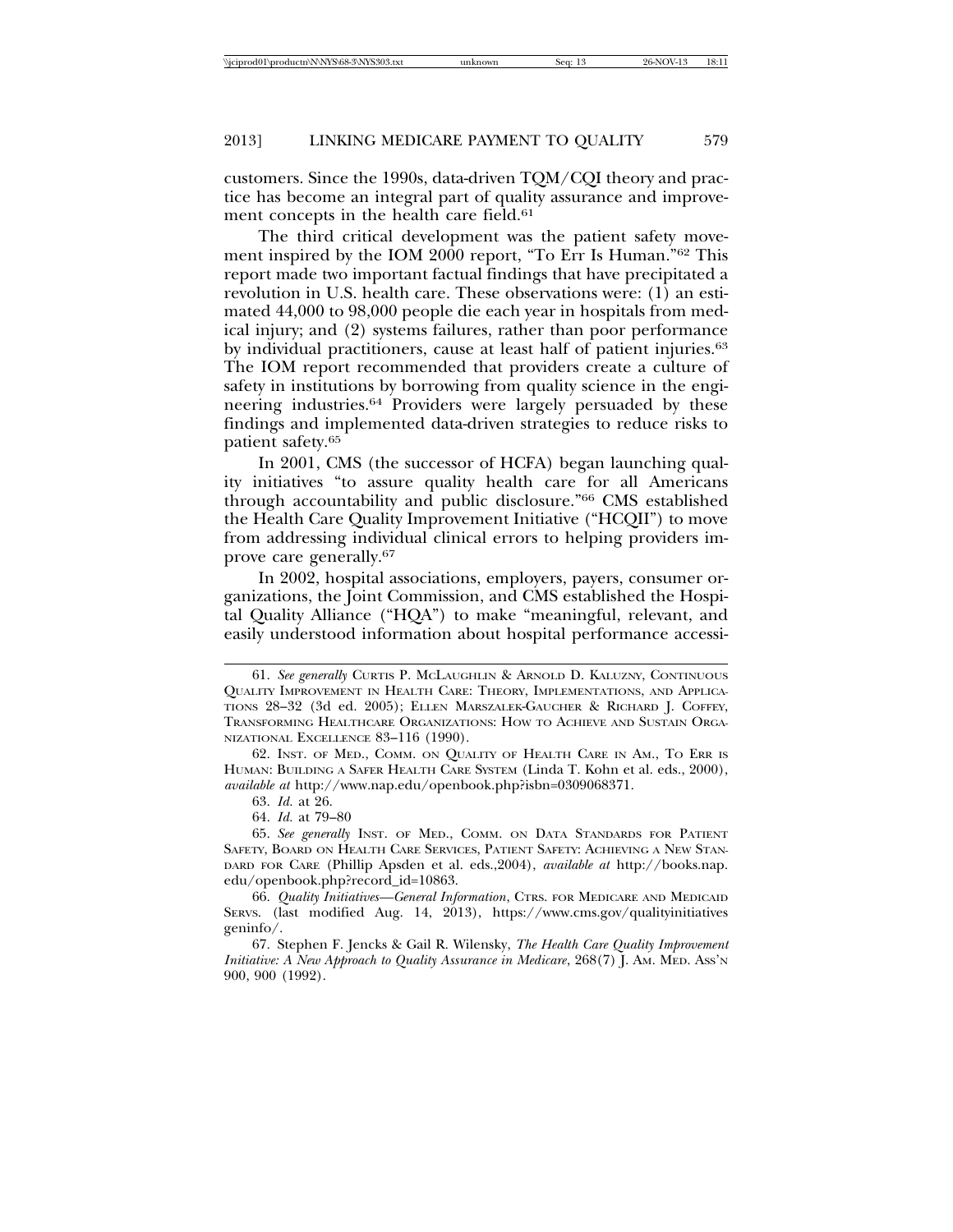ble to the public and to inform [ ] and encourag [e] efforts to improve quality."68

In July 2003, CMS launched the National Voluntary Hospital Reporting Initiative which morphed into the "Hospital Quality Alliance: Improving Care through Information," a public-private collaboration to improve the quality of care provided by the nation's hospitals "by measuring and publicly reporting on that care."69 In CMS's Hospital Quality Initiative, CMS works with the HQA and other key stakeholders with the support of Agency for Healthcare Research and Quality ("AHRQ"), the National Quality Forum ("NQF"), and the Joint Commission, among other organizations.70 Through this initiative, CMS developed a standardized set of hospital quality measures for use in voluntary public reporting. As part of this initiative, CMS has launched the website www.hospitalcompare.hhs.gov to provide information on the comparative performance of hospitals on health care quality.71

The MMA established the authority for the Hospital Inpatient Quality Reporting ("IQR") program.72 Like IPPS, this new program applied only to so-called "subsection (d) hospitals" (*See* Figure 1). CMS promulgated a final rule implementing this section in 2005.73

A very important step in the development of value-based purchasing was the Premier Hospital Quality Incentive Demonstration, initiated in 2003.74 This demonstration, conducted in partnership with Premier Healthcare Alliance, a national health care

<sup>68.</sup> *HQA Program Overview*, QUALITYNET, http://qualitynet.org (follow "Hospitals – Inpatient" drop-down list; then follow "Hospital Quality Alliance (HQA)" hyperlink) (last visited Apr. 11, 2013).

<sup>69.</sup> ROADMAP FOR IMPLEMENTING, *supra* note 5, at 5.

<sup>70.</sup> CTRS. FOR MEDICARE & MEDICAID SERVS., *Hospital Quality Initiative Overview* (2008), https://www.cms.gov/hospitalqualityinits/downloads/HospitalOverview. pdf.

<sup>71.</sup> *Hosp. Compare*, CTRS. FOR MEDICARE & MEDICAID SERVS., www.hospital compare.hhs.gov (last visited Apr. 11, 2013).

<sup>72.</sup> Pub. L No. 108-173, § 501(b) (codified as amended at 42 U.S.C. § 1886(b)(3)(B)(vii)); Hospital Inpatient Value-Based Purchasing Program, 76 Fed. Reg. 25,490, 26,492 (codified at 42 C.F.R. pts. 422 and 480).

<sup>73.</sup> Changes to the Hospital Inpatient Prospective Payment Systems and Fiscal Year 2005 Rates, 69 Fed. Reg. 48,915 & 49,078 (Aug. 11, 2004) (codified at 42 C.F.R. pts. 403, 412, 413, 418, 460, 480, 482, 483, 485, and 489). CMS adopted additional requirements in 2005. *See* Changes to the Hospital Inpatient Prospective Payment Systems and Fiscal Year 2006 Rates, 70 Fed. Reg. 47,278 & 47,420 (Aug. 12, 2005) (codified at 42 C.F.R. pts. 405, 412, 413, 415, et al.).

<sup>74.</sup> *See Premier Hospital Quality Incentive Demonstration*, CTRS. FOR MEDICARE & MEDICAID SERVS., http://www.cms.gov/Medicare/Quality-Initiatives-Patient-Assessment-Instruments/HospitalQualityInits/HospitalPremier.html (last modified Jan. 9, 2013).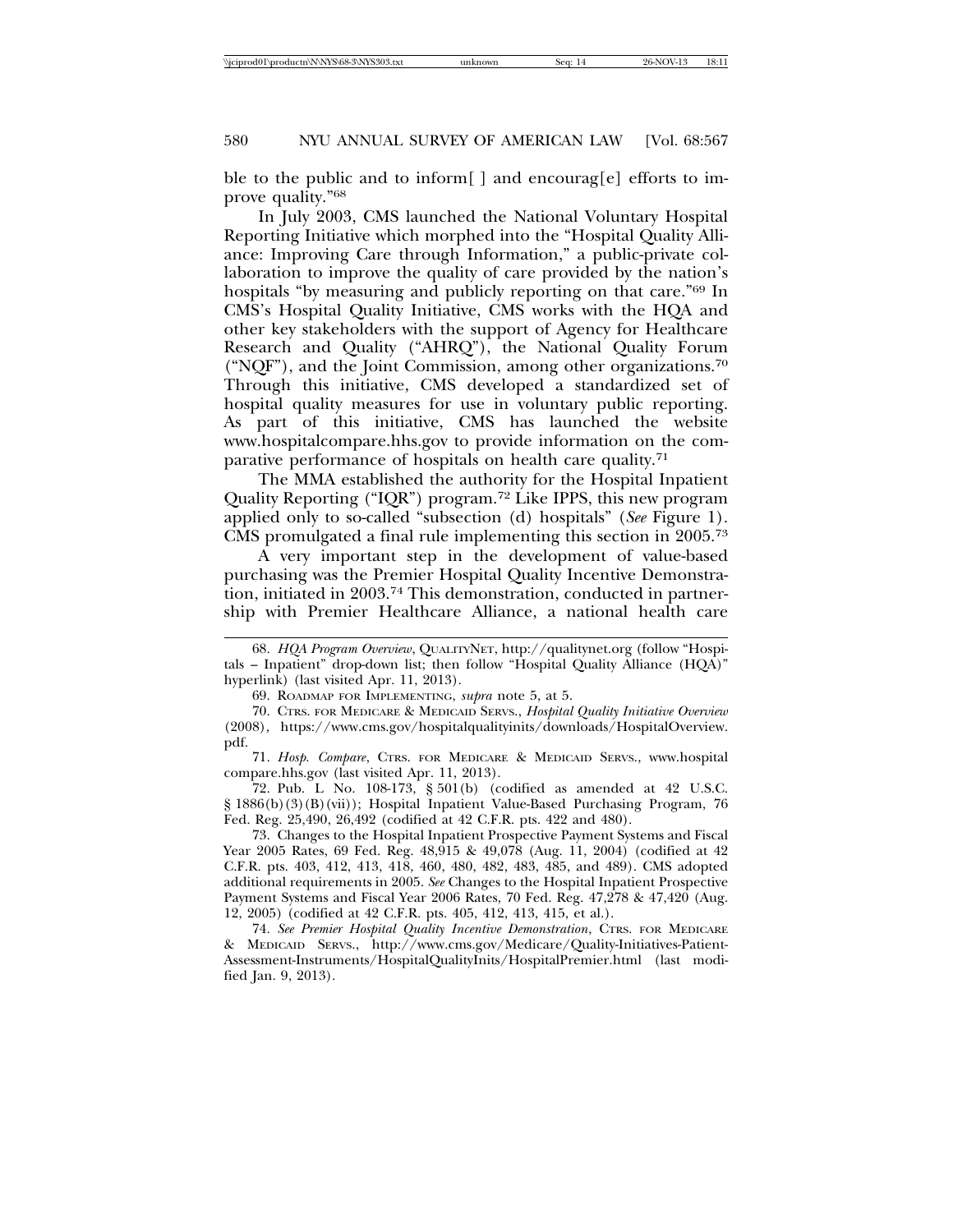performance improvement organization, involves hospitals across the nation and tests whether paying hospitals for performance on various quality metrics would shift the performance upward across the whole group of hospitals.75 In evaluation results, announced in 2010,76 participating hospitals improved performance across the board.77

The Deficit Reduction Act of 2005 ("DRA") authorized the launch of the value-based purchasing program.78 DRA required a reduction by two percent of the applicable percentage increase in payment for covered hospitals that do not submit quality data in a form, manner, and at a time specified by the Secretary of DHHS.79 DRA called for the Secretary to develop a plan for the hospital value-based purchasing program that would begin in fiscal year 2009.80 In 2007, CMS submitted this plan to Congress.81 In the 2007 final rule for the inpatient prospective payment system, CMS implemented this reduction requirement.<sup>82</sup>

<sup>75.</sup> *Premier Hospital Quality Incentive Demonstration: Rewarding Superior Quality Care: Fact Sheet*, CTRS. FOR MEDICARE & MEDICAID SERVS. (Dec. 2011), *available at* http://www.cms.gov/Medicare/Quality-Initiatives-Patient-Assessment-Instruments/HospitalQualityInits/Downloads/HospitalPremierPressRelease-Fact Sheet.pdf.

<sup>76.</sup> News Release, U.S. Dep't of Health and Human Services' Centers for Medicare & Medicaid, Medicare Demonstrations Illustrate Benefits in Paying for Quality Health Care (Dec. 9, 2010), *available at* http://www.pharmacychoice.com/ news/article.cfm?Article\_ID=660868.

<sup>77.</sup> *See* CTRS. FOR MEDICARE & MEDICAID SERVS., DIV. OF RESEARCH ON TRADI-TIONAL MEDICARE, EVALUATION OF THE PREMIER HOSPITAL QUALITY INCENTIVE DEM-ONSTRATION (Mar. 3, 2009), *available at* https://www.cms.gov/reports/downloads/ Premier\_ExecSum\_2010.pdf; STEPHEN KENNEDY ET AL., ABT ASSOCIATES INC., EVAL-UATION OF THE PREMIER HOSPITAL QUALITY INCENTIVE DEMONSTRATION: IMPACTS ON QUALITY, MEDICARE REIMBURSEMENTS, AND MEDICARE LENGTHS OF STAY: VOL. 1 & 2 (Dec. 2008).

<sup>78.</sup> Deficit Reduction Act of 2005, Pub. L. No. 109-171, § 5001(b), 120 Stat. 28, 29–30 (2006) (codified as amended at 42 U.S.C. § 1395www(b)(3)(B)(vii)).

<sup>79.</sup> *Id*. § 5001(a), at 28 (codified as amended at 42 U.S.C. § 1395www(b)(3)(B)(vii)); Hospital Inpatient Value-Based Purchasing Program, 76 Fed. Reg. 25,490, 26,492 (codified at 42 C.F.R. pts. 422 and 480).

<sup>80.</sup> Pub. L. No. 109-171, § 5001(b) (codified as amended at 42 U.S.C. § 42 U.S.C. 1395ww(b)(3)(B)(vii)).

<sup>81.</sup> CMS, REPORT TO CONGRESS: PLAN TO IMPLEMENT A MEDICARE HOSPITAL VALUE-BASED PURCHASING PROGRAM (Nov. 21, 2007).

<sup>82.</sup> Hospital Inpatient Prospective Payment Systems Implementation of the Fiscal Year 2007 Occupational Mix Adjustment to the Wage Index, 42 C.F.R. § 412.64(d)(2) (2012)*; see* Christopher P. Tompkins et al., *Measuring Outcomes and Efficiency In Medicare Value-Based Purchasing*, 28 HEALTH AFFAIRS 2 w251 (Mar./Apr. 2009).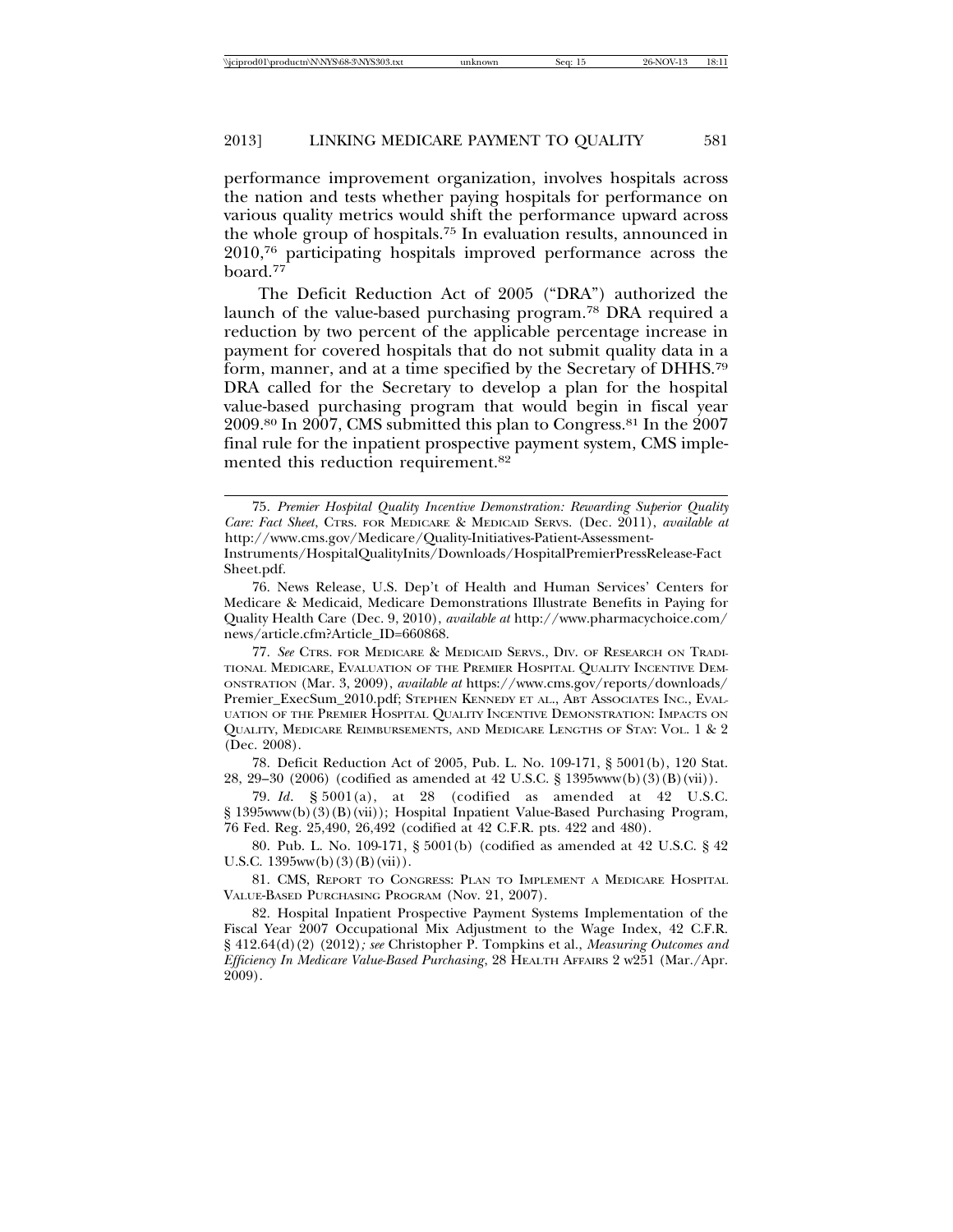In 2006, Congress turned to quality reporting for physicians. In the Tax Relief and Health Care Act of 2006, Congress established a quality reporting program, named the Physician Quality Reporting Initiative ("PQRI"), for physicians and other eligible professionals.83 The Medicare Improvements for Patients and Providers Act of 2008 made the PQRI permanent.84 This act also established the Physician Feedback Reporting Initiative, which provided feedback to physicians from the data they reported to CMS on how they compared with other physicians on the same measures.85

A very important development in quality reporting and payment reform was the establishment of a formal role for the National Quality Forum ("NQF"). NQF is a non-profit organization with a mission to improve the quality of American health care. The membership of NQF is diverse and includes a wide variety of health care stakeholders, including consumer organizations, public and private purchasers, physicians, nurses, hospitals, accrediting and certifying bodies, supporting industries, and health care research and quality improvement organizations.86 As NQF asserts, "NQF's unique structure enables private- and public-sector stakeholders to work together to craft and implement cross-cutting solutions to drive continuous quality improvement in the American healthcare system."87

The Medicare Improvements for Patients and Providers Act of 2008 required the Secretary to "contract with a consensus-based entity such as the National Quality Forum" regarding performance measurement.88 The central duty of this consensus-based entity is to "synthesize evidence and convene key stakeholders to make recommendations . . . on an integrated national strategy and priorities for health care performance measurement in all applicable settings."<sup>89</sup> Among other requirements, the entity's membership must include people with experience with urban health care issues, safety net

<sup>83.</sup> Medicare Improvements and Extension Act of 2006, Pub. L. No. 109-432, Div. B, § 101(b), 120 Stat. 2922, 2972 (codified as amended at 42 U.S.C. § 1395w-4 (2006)); *see Physician Quality Reporting System*, CTRS. FOR MEDICARE AND MEDICAID SERVS., https://www.cms.gov/PQRS/ (last modified Sept. 27, 2013).

<sup>84.</sup> Medicare Improvements for Patients and Providers Act of 2008, Pub. L. No. 110-275, § 131(b)(1), 122 Stat. 2493, 2521 (codified as amended at 42 U.S.C. § 1395w–4(k)(2) (2006)).

<sup>85. 42</sup> U.S.C. § 1395w–4(n)(1).

<sup>86.</sup> *About NQF*, NATIONAL QUALITY FORUM, http://www.qualityforum.org/ About\_NQF/About\_NQF.aspx (last visited Apr. 15, 2013).

<sup>87.</sup> *Id*.

<sup>88. 42</sup> U.S.C. § 1395aaa (a).

<sup>89. 42</sup> U.S.C. § 1395aaa (b).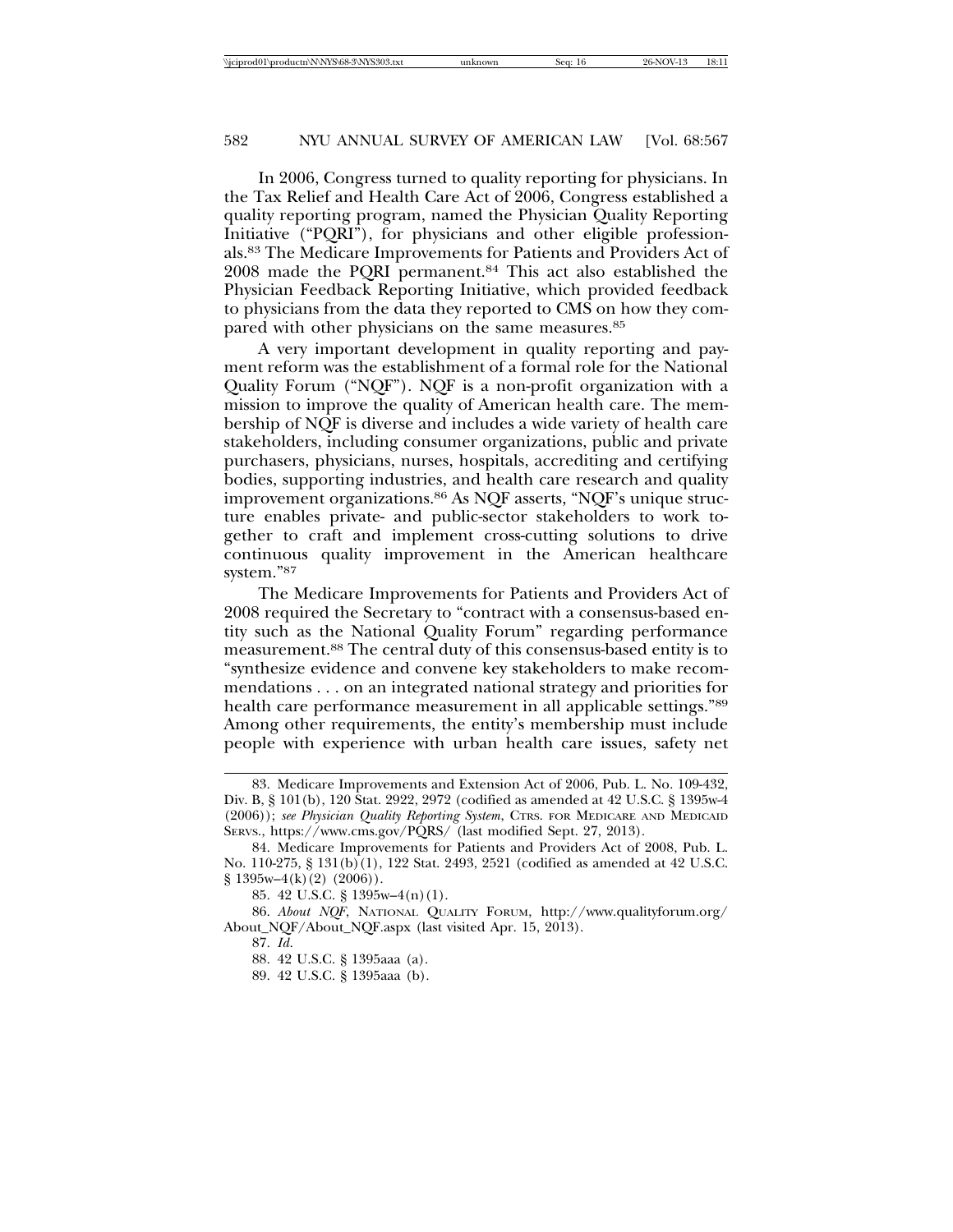health care issues, rural and frontier health care issues, and health care quality and safety issues.90 CMS awarded the contract to NQF to serve as the "consensus-based entity."91

NQF has specific responsibility regarding the endorsement of measures, as the entity must consider whether a measure meets the following criteria:

- The measure is "evidence-based, reliable, valid, verifiable, relevant to enhanced health outcomes, actionable at the caregiver level, feasible to collect and report, and responsive to variations in patient characteristics, such as health status, language capabilities, race or ethnicity, and income level."92
- The measure is "consistent across types of health care providers, including hospitals and physicians."93

In addition, the entity is required to maintain and update measures,<sup>94</sup> promote the development of electronic health records,<sup>95</sup> and make reports to Congress.96

By the time the ACA was enacted in 2010, the federal government was well on its way to implementing a value-based purchasing program for IPPS hospitals. The groundwork had been laid with the design of the program and the development of quality measures in the years since enactment of MMA in 2003. Congress would likely have continued the process of developing and implementing value-based purchasing institutional health care providers irrespective of whether comprehensive health reform legislation was enacted.

<sup>90. 42</sup> U.S.C. § 1395aaa (c)(3).

<sup>91.</sup> HHS, Secretarial Review and Publication of the Annual Report to Congress Submitted by the Contracted Consensus-Based Entity Regarding Performance Measurement, Notice, 77 Fed. Reg. 56920 (Sept. 14, 2012).

<sup>92. 42</sup> U.S.C. § 1395aaa (b)(1)(B)(2).

<sup>93. 42</sup> U.S.C. § 1395aaa (b)(1)(B)(2).

<sup>94. 42</sup> U.S.C. § 1395aaa (b)(1)(B)(3).

<sup>95. 42</sup> U.S.C. § 1395aaa (b)(1)(B)(4).

<sup>96. 42</sup> U.S.C. § 1395aaa (b)(1)(B)(5); *see* NATIONAL QUALITY FORUM, IMPROV-ING HEALTHCARE PERFORMANCE: SETTING PRIORITIES AND ENHANCING MEASUREMENT

CAPACITY (Mar. 1, 2009), *available at* http://goo.gl/ahc5zf.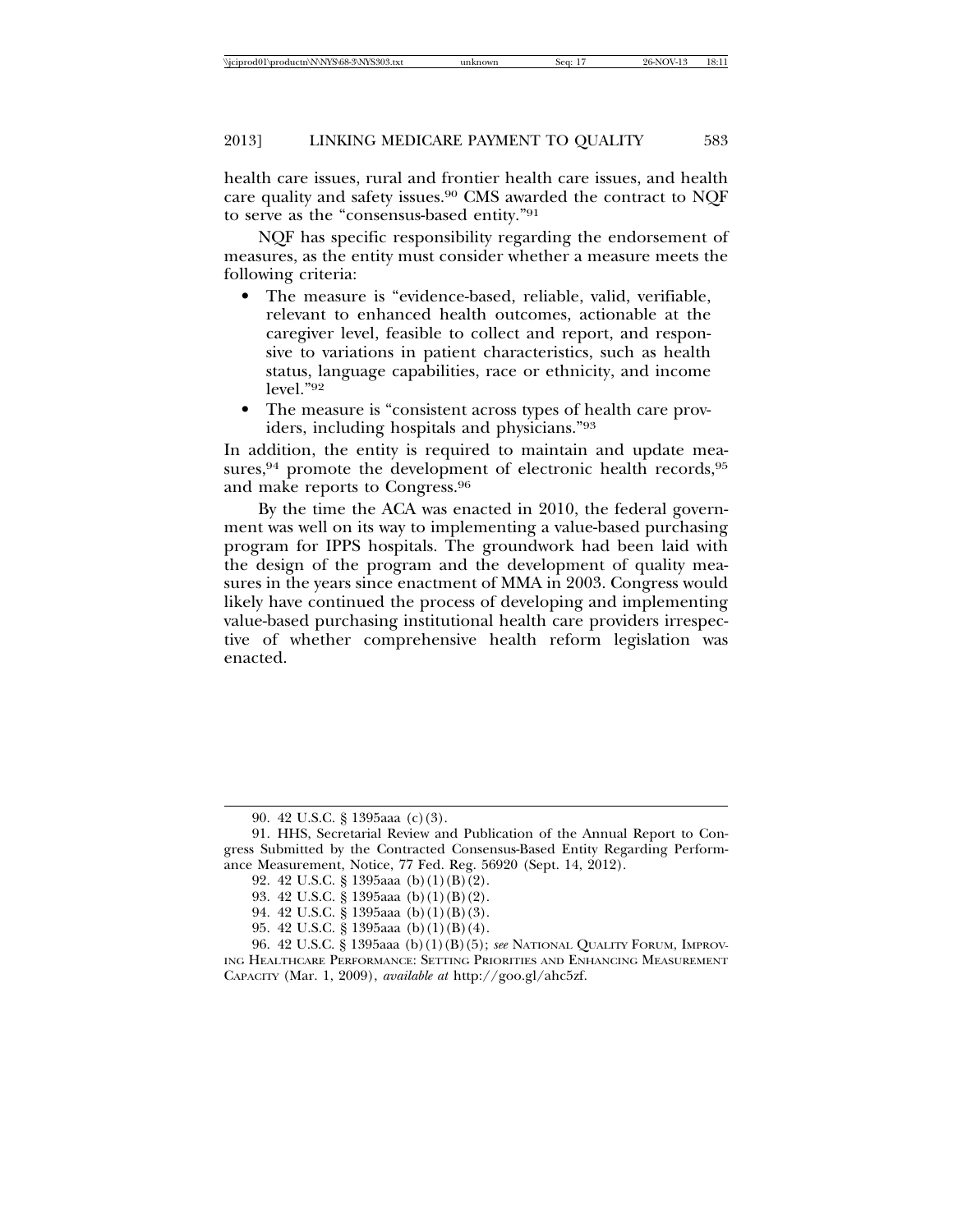#### II.

# LINKING PAYMENT TO QUALITY OUTCOMES UNDER THE MEDICARE PROGRAM

#### **Figure 2 Part 1—Linking Payment To Quality Outcomes Under The Medicare Program**

| Sec. 3001. Hospital value-based purchasing program<br>Sec. 3002. Improvements to the physician quality |
|--------------------------------------------------------------------------------------------------------|
| reporting system                                                                                       |
|                                                                                                        |
| Sec. 3003. Improvements to the physician feedback                                                      |
| program                                                                                                |
| Sec. 3004. Quality reporting for long-term care hospitals,                                             |
| inpatient rehabilitation hospitals, and hospice programs                                               |
| Sec. 3005. Quality reporting for PPS-exempt cancer                                                     |
| hospitals                                                                                              |
| Sec. 3006. Plans for a value-based purchasing program for                                              |
| skilled nursing facilities and home health agencies                                                    |
| Sec. 3007. Value-based payment modifier under the                                                      |
| physician fee schedule                                                                                 |
| Sec. 3008. Payment adjustment for conditions acquired in                                               |
| hospitals                                                                                              |

The ACA's changes to the Medicare program are contained in Titles III and IV. Title III, Subtitle A, Part 1 advances the Medicare value-based purchasing program for hospitals, physicians, and other providers.97 Figure 2 lists the relevant sections in Subtitle A, Part 1. As is evident in the section titles, value-based purchasing entitlements vary by the type of provider. The system for inpatient IPPS hospitals is by far the most developed.

#### *A. Hospital Value-Based Purchasing Program (Section 3001)*

Section 3001 of the ACA establishes the value-based purchasing program for IPPS hospitals.98 This program covers 3,500 U.S. hospitals.99 In Spring 2011, CMS issued the final rule establishing the Hospital Value-Based Purchasing Program under the Medicare

<sup>97.</sup> *See* PATRICIA A. DAVIS ET AL., CONG. RESEARCH SERV., R41196, MEDICARE PROVISIONS IN PPACA (P.L. 111-148) (2010), *available at* http://assets.opencrs. com/rpts/11-148\_20100421.pdf.

<sup>98.</sup> Affordable Care Act § 3001(a) (codified as amended at § 1886(o) of the Social Security Act, 42 U.S.C. § 1395ww(o)).

<sup>99.</sup> Press Release, Ctrs. for Medicare and Medicaid Servs., CMS Issues Final Rule for First Year of Hospital Value-Based Purchasing Program: Final Rule Will Promote Better Clinical Outcomes and Patient Experiences of Care (Apr. 29, 2011), *available at* http://www.cms.gov/apps/media/press/factsheet.asp? Counter=3947.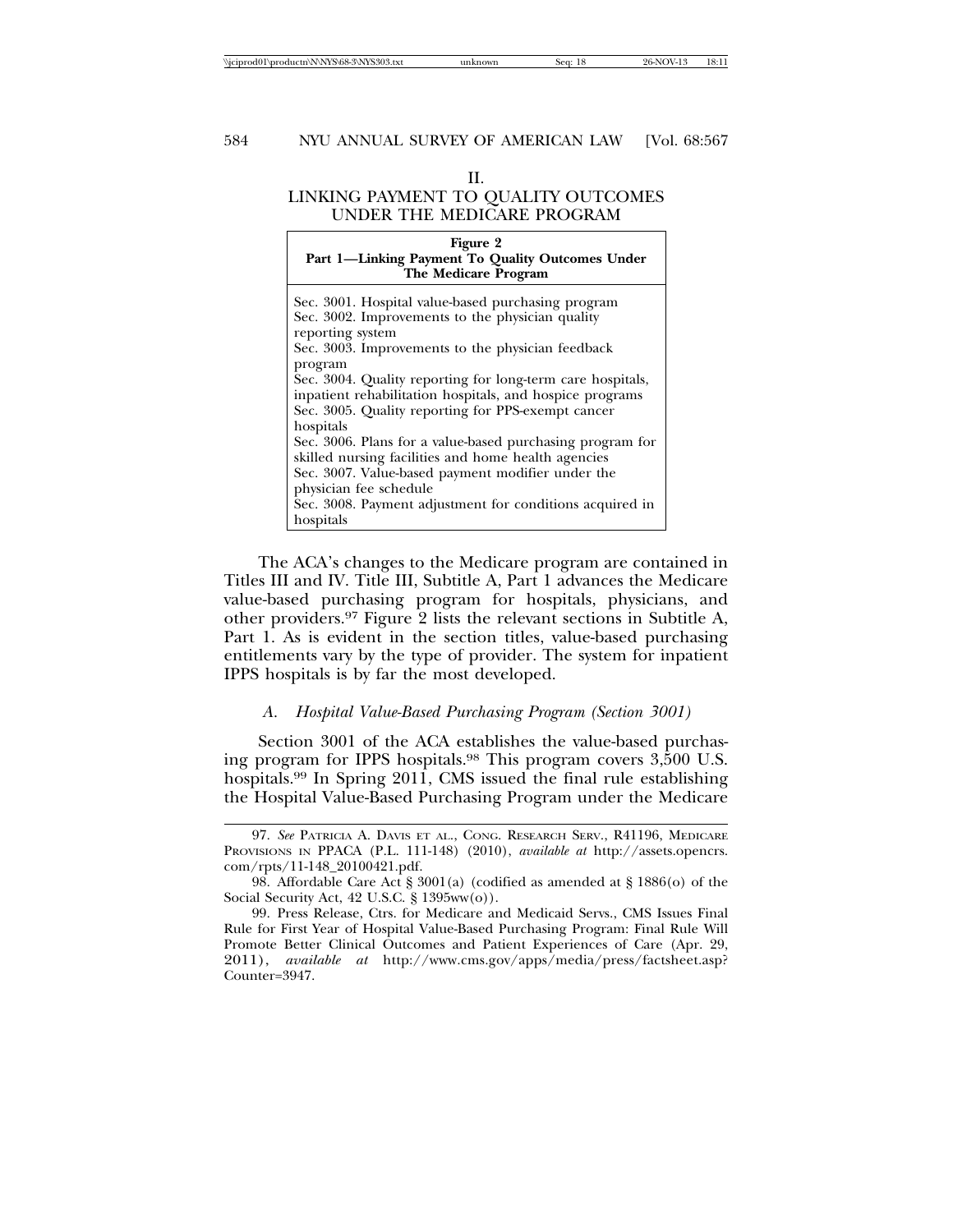IPPS.100 The ACA Value-Based Purchasing Program marks a definite departure from how the Medicare program has paid hospitals in the past. As CMS asserts:

Starting in October 2012, Medicare will reward hospitals that provide high quality care for their patients through the new Hospital Value-Based Purchasing Program. This program marks the beginning of an historic change in how Medicare pays health care providers and facilities—for the first time, hospitals across the country will be paid for inpatient acute care services based on care quality, not just the quantity of the services they provide.101

| Figure 3<br>Hospital Quality Measures under the ACA                                                                                                                        |  |  |
|----------------------------------------------------------------------------------------------------------------------------------------------------------------------------|--|--|
| <b>Required Conditions for Quality Measures</b>                                                                                                                            |  |  |
| - Acute Myocardian Infarction (AMI)<br>- Heart Failure                                                                                                                     |  |  |
| - Pneumonia<br>- Surgeries, as measured by the Surgical Care<br><b>Improvement Project</b>                                                                                 |  |  |
| - Healthcare-Associated Infections, as measured by the<br>prevention metrics and targets established in the HHS<br>Action Plan to Prevent Healthcare-Associated Infections |  |  |
| Topics in the HCAHPS Survey                                                                                                                                                |  |  |
| - Communication with Doctors<br>- Communication with Nurses<br>- Responsiveness of Hospital Staff<br>- Pain Management<br>- Communication about Medicines                  |  |  |
| - Discharge Information<br>- Cleanliness of the Hospital Environment<br>- Quietness of the Hospital Environment                                                            |  |  |

| Program Design |  |
|----------------|--|
|                |  |

*Establishment of the Program (42 U.S.C. § 1395ww(o)(1)).* The Secretary must establish a hospital value-based purchasing program for hospitals that meet specified performance standards.<sup>102</sup> The program applies to all Medicare inpatient hospital discharges occur-

<sup>100.</sup> Hospital Inpatient Value-Based Purchasing Program, 76 Fed. Reg. 26490 (May 6, 2011) (codified at 42 C.F.R. Parts 422 and 480)*; see also* Hospital Inpatient Value-Based Purchasing Program, 76 Fed. Reg. 2454 (proposed Jan. 13, 2011).

<sup>101.</sup> Administration Implements New Health Reform Provision to Improve Care Quality, Lower Costs, HEALTH CARE.GOV (Apr. 29, 2011), http://www. healthcare.gov/news/factsheets/2011/04/valuebasedpurchasing04292011a.html.

<sup>102. 42</sup> U.S.C. § 1395ww(o)(1)(A).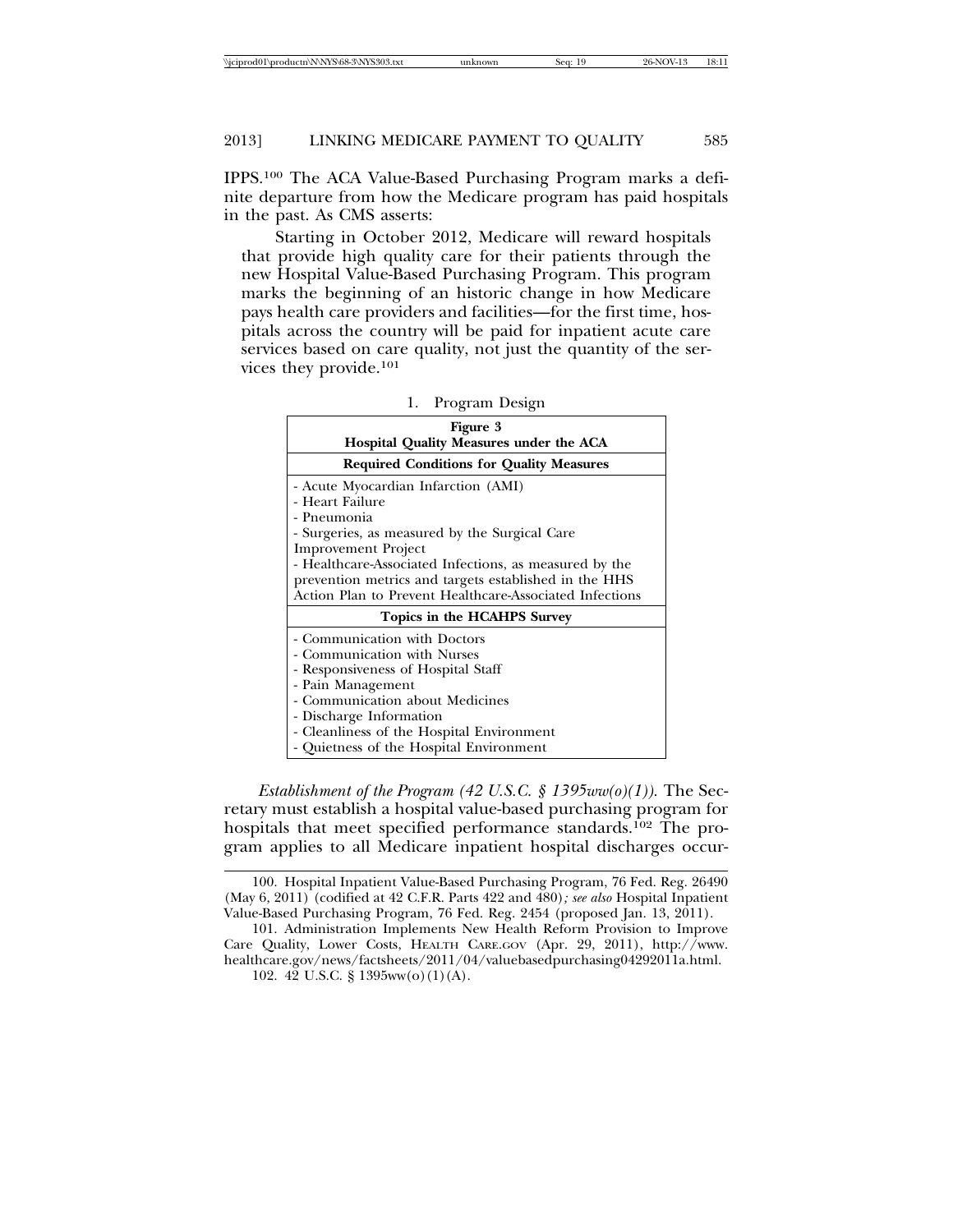ring on or after October 1, 2012.103 The program applies to all "subsection (d) hospitals" (*See* Figure 1). ACA excludes hospitals already subject to payment reductions, hospitals cited for deficiencies that pose immediate jeopardy to the health or safety of patients, and hospitals without the minimum number of cases, measures, or surveys.104

*Measures (42 U.S.C. § 1395ww(o)(2)).* ACA establishes measures for ascertaining hospitals' achievement of high quality healthcare for Medicare beneficiaries.105 ACA charges the Secretary of DHHS with selecting measures but mandates that the measures pertain to the five conditions presented in Figure 3.106

Quality measures must also be related to the Hospital Consumer Assessment of Healthcare Providers and Systems Survey  $("HCAHPS"),<sup>107</sup>$  which collects data on patients' perspectives on hospital care in a standardized fashion.<sup>108</sup> The HCAHPS survey addresses the eight key domains, which are listed in Figure 3.109 The measures must also be made in consultation and with the endorsement of NQF.110

For payments regarding discharges occurring during fiscal year 2014 and beyond, the Secretary must include efficiency measures, including measures of "Medicare spending per beneficiary."111 Such measures must be adjusted for factors such as age, sex, race, severity of illness, and other factors that the Secretary determines appropriate.112

*Performance Standards (42 U.S.C. § 1395ww(o)(3)).* The Secretary must also establish "performance standards" for each quality measure, which include "levels of achievement and improvement."113 The standards also reflect "practical experience" with the measures involved, such as "whether a significant proportion of hospitals

109. *Id.*

<sup>103. 42</sup> U.S.C. § 1395ww(o)(1)(B).

<sup>104. 42</sup> U.S.C. § 1395ww(o)(1)(C).

<sup>105. 42</sup> U.S.C. § 1395ww(o)(2).

<sup>106. 42</sup> U.S.C. § 1395ww(o)(2).

<sup>107. 42</sup> U.S.C. § 1395ww(o)(2)(B)(i)(II); *see generally CAHPS Hospital Survey*, HCAHPS, http://www.hcahpsonline.org/home.aspx (containing detailed information about the survey).

<sup>108.</sup> *CAHPS Hospital Survey*, *supra* note 107.

<sup>110. 42</sup> U.S.C. § 1395ww(o)(2).

<sup>111. 42</sup> U.S.C. § 1395ww(o)(2)(B)(ii).

<sup>112. 42</sup> U.S.C. § 1395ww(o)(2)(ii).

<sup>113. 42</sup> U.S.C. §§ 1395ww(o)(3)(A)–(B).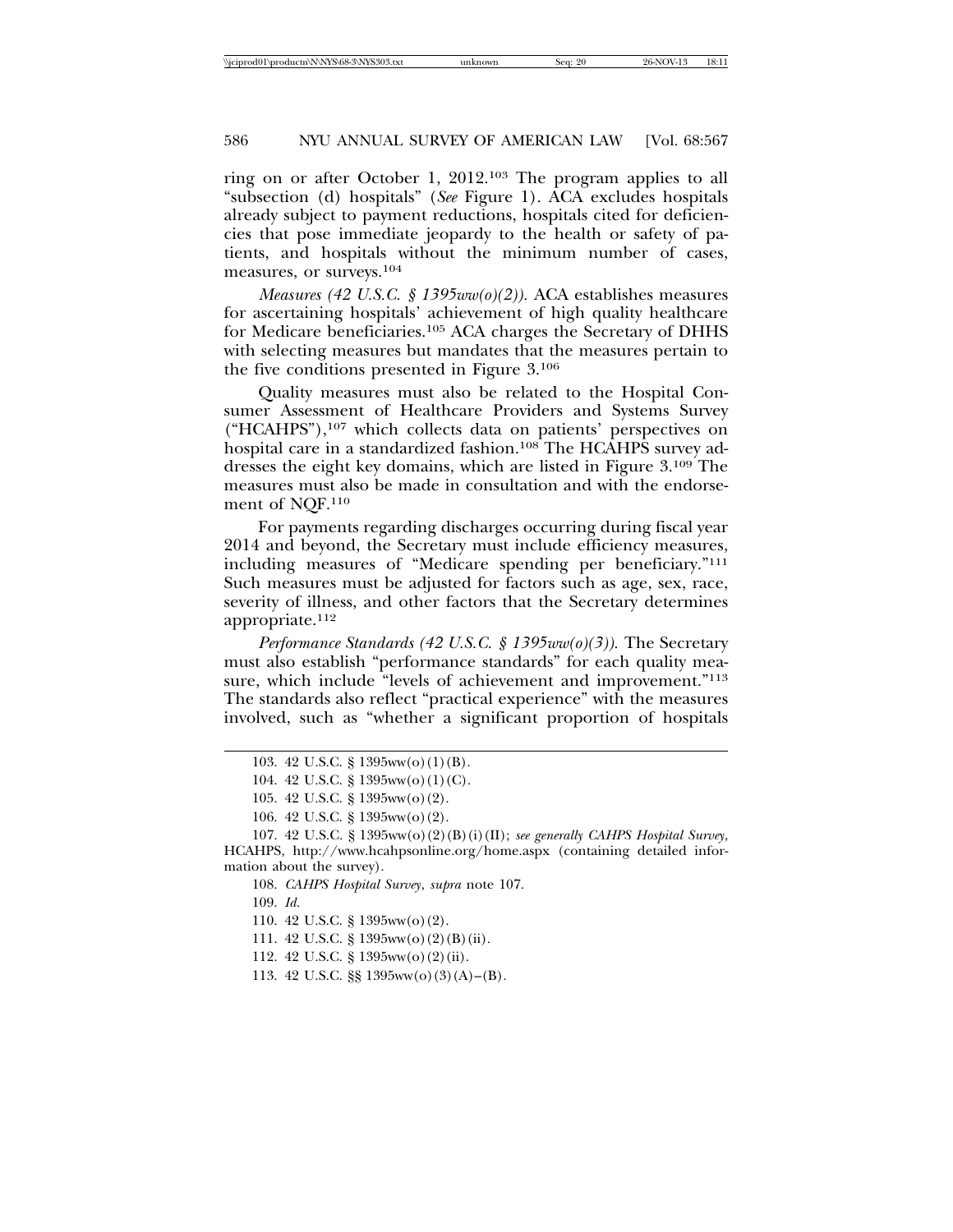failed to meet the performance standard during previous performance periods."114

*Performance Period (42 U.S.C. § 1395ww(o)(4)).* The Secretary must establish and announce the performance standards within sixty days prior to the beginning of the performance period for the fiscal year involved.115 The performance period is a fiscal year.116

*Hospital Performance Score (42 U.S.C. § 1395ww(o)(5)).* The Secretary must also establish a methodology for assessing the total performance of each hospital based on performance standards for the selected measures.<sup>117</sup> The product of this methodology is the socalled "hospital performance score" for an individual hospital during the performance period.118

The methodology must comport with several criteria. Specifically, the methodology must result in "an appropriate distribution of value-based incentive payments among hospitals achieving different levels of hospital performance scores, with hospitals achieving the highest hospital performance scores receiving the largest valuebased incentive payments."119 The methodology must also provide that the hospital performance score is determined using the higher of its achievement or improvement score for each measure120 and for the assignment of weights for categories of measures as the Secretary determines appropriate.121 The Secretary shall not set a minimum performance standard in determining the hospital performance score for any hospital.122

*Calculation of Value-Based Incentive Payments (42 U.S.C. § 1395ww(o)(6)).* The ACA then addresses the calculation of the value-based incentive payment.123 In the case of hospitals that CMS determines meet (or exceed) the performance standards for the performance period, CMS must increase the hospital's base operating DRG payment amount, with some adjustments,<sup>124</sup> for each discharge occurring in such fiscal year by the value-based incentive payment amount.125 The value-based incentive payment amount for

118. *Id.*

<sup>114. 42</sup> U.S.C. § 1395ww(o)(3)(D).

<sup>115. 42</sup> U.S.C. § 1395ww(o)(3)(C).

<sup>116. 42</sup> U.S.C. § 1395ww(o)(4).

<sup>117. 42</sup> U.S.C. § 1395ww(o)(5)(A).

<sup>119. 42</sup> U.S.C. § 1395ww(o)(5)(B)(i).

<sup>120. 42</sup> U.S.C. § 1395ww(o)(5)(B)(ii).

<sup>121. 42</sup> U.S.C. § 1395ww(o)(5)(B)(iii).

<sup>122. 42</sup> U.S.C. § 1395ww(o)(5)(B)(iv).

<sup>123. 42</sup> U.S.C. § 1395ww(o)(6).

<sup>124. 42</sup> U.S.C. § 1395ww(o)(7)(B)(i).

<sup>125. 42</sup> U.S.C. § 1395ww(o)(6)(A).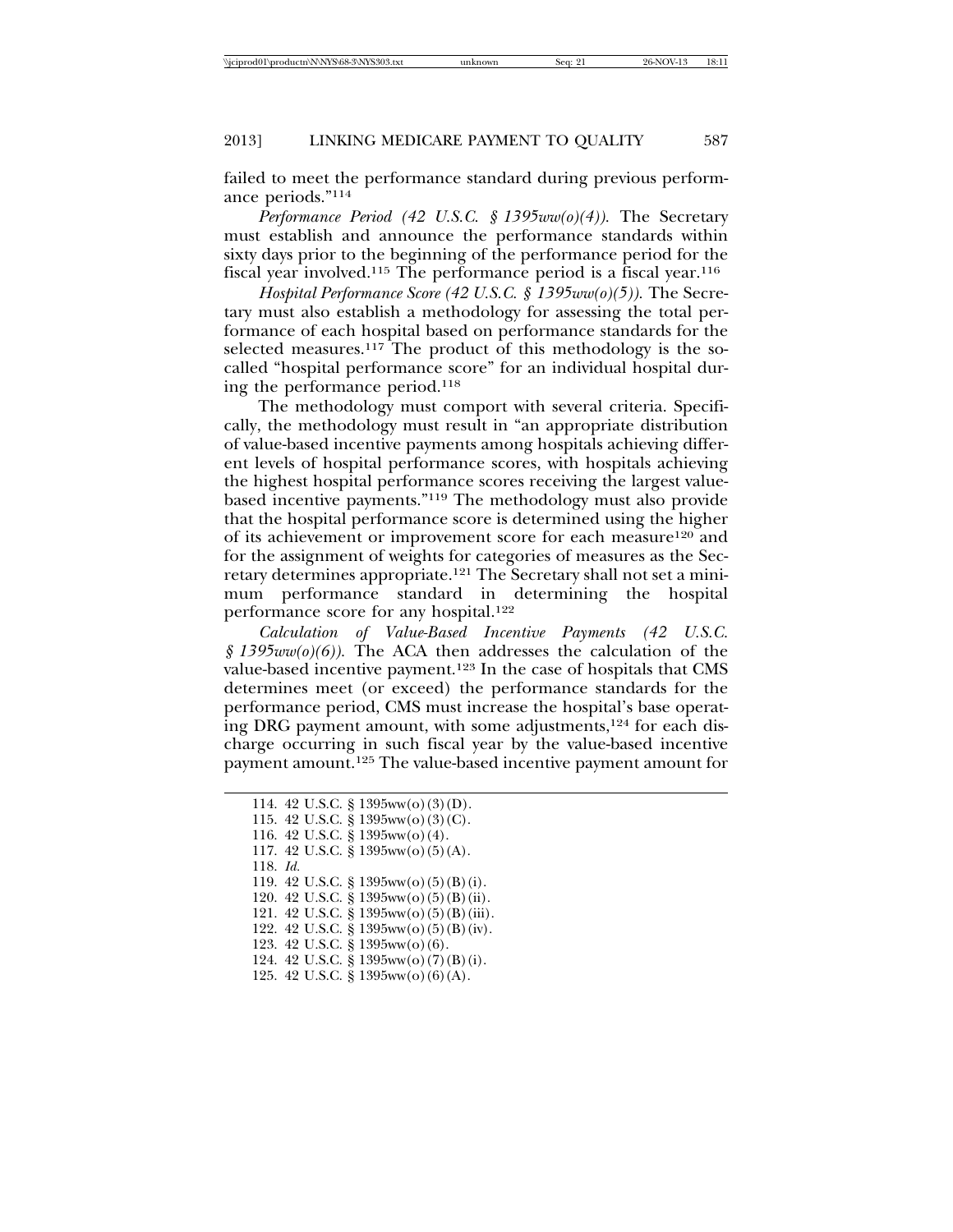each discharge of a hospital in a fiscal year is equal to the product of: the value-based incentive payment percentage for the hospital for such fiscal year<sup>126</sup> and the base operating DRG payment amount for the discharge for the hospital for such fiscal year.127

The Secretary must specify the value-based incentive payment percentage for a hospital for a particular fiscal year.128 In specifying the value-based incentive payment percentage for each hospital, CMS must ensure that such percentage is based on the hospital's quality measures and that the total amount of value-based incentive payments to all hospitals in such fiscal year is equal to the total amount available for the estimated value-based incentive payments for such fiscal year.129

*Funding for Value-Based Incentive Payments (42 U.S.C. § 1395ww(o)(7)).* Funding for value-based incentive payments will come from assigned payments to hospitals under the Medicare prospective payment system. Specifically, the total amount available for value-based incentive payments for all hospitals for a fiscal year will be equal to the total amount of reduced payments for all hospitals in their usual payment amounts.130 The amount of reduction in fiscal year 2013 is one percent and moves to two percent by 2017.131

*Announcement of Net Result of Adjustments (42 U.S.C. § 1395ww(o)(8)).* There are also specific requirements in the ACA regarding the announcement of net results of adjustments. Specifically, the Secretary must inform each hospital of adjustments to payments for relevant fiscal years no later than sixty days prior to the fiscal year involved.132

*Lack of Effect in Subsequent Fiscal Years (42 U.S.C. § 1395ww(o)(9)).* The Secretary must make such reductions for all hospitals in the fiscal year involved, regardless of whether the hospital has been determined by the Secretary to have earned a valuebased incentive payment.133 Nevertheless, there will be no effect on other Medicare payments.134

<sup>126. 42</sup> U.S.C. § 1395ww(o)(6)(B)(ii). For the definition of "value-based incentive payment percentage," see  $42$  U.S.C.  $\S$  1395ww(o)(6)(C).

<sup>127. 42</sup> U.S.C. § 1395ww(o)(6)(B)(i). For the definition of the base operating DRG payment amount, see 42 U.S.C. § 1395ww(o)(7)(D).

<sup>128. 42</sup> U.S.C. § 1395ww(o)(6)(C)(i).

<sup>129. 42</sup> U.S.C. § 1395ww(o)(6)(C)(ii).

<sup>130. 42</sup> U.S.C. § 1395ww(o)(7)(A).

<sup>131. 42</sup> U.S.C. § 1395ww(o)(7)(C).

<sup>132. 42</sup> U.S.C. § 1395ww(o)(8).

<sup>133. 42</sup> U.S.C. § 1395ww(o)(9)*.* 

<sup>134.</sup> *Id*.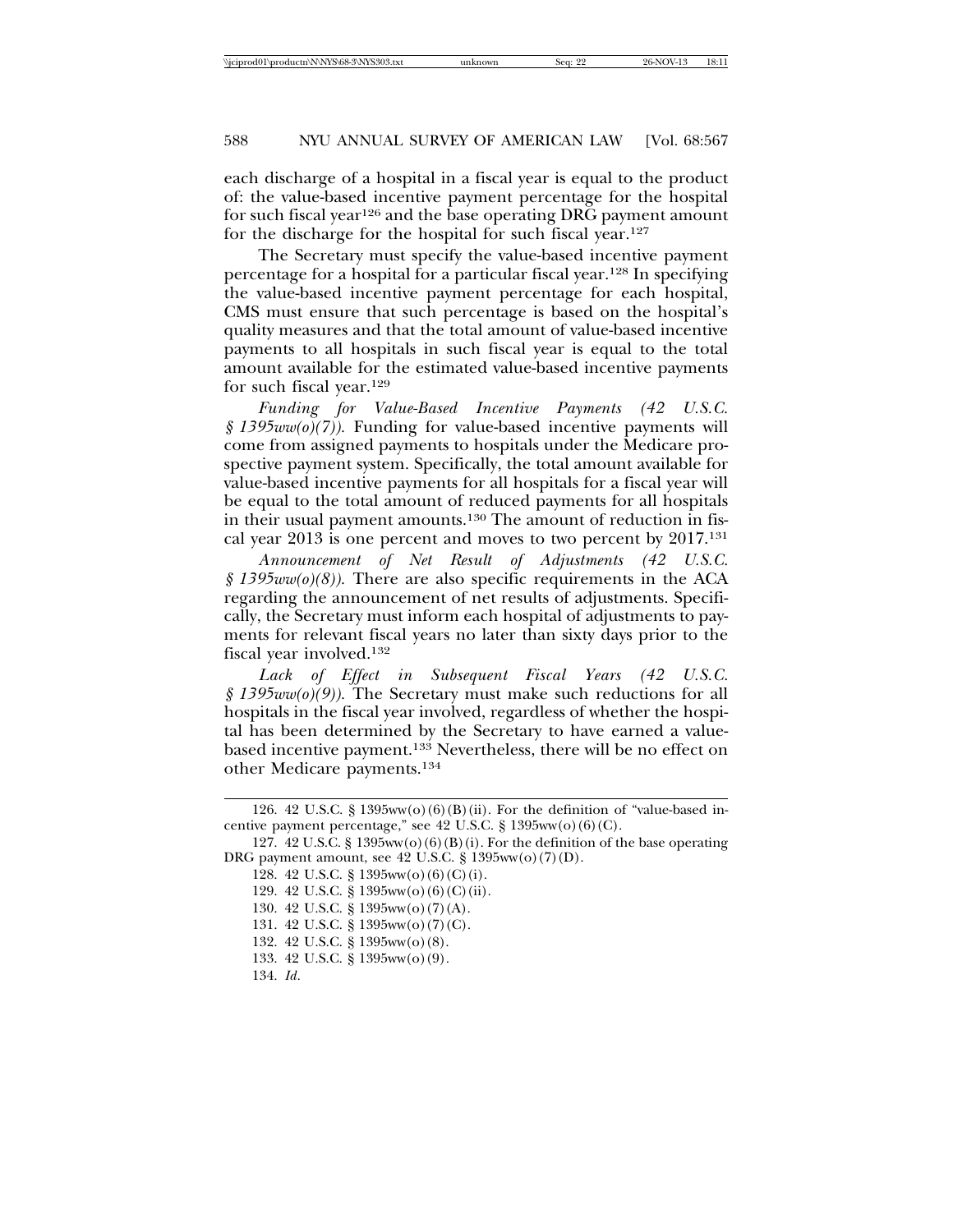*Public Reporting (42 U.S.C. § 1395ww(o)(10)).* The Secretary must make information available to the public regarding the performance of individual hospitals under the Program.135 The Secretary must also ensure that a hospital has the opportunity to review and submit corrections for the information to be made public about the hospital before its release.<sup>136</sup> Furthermore, such information must be posted on the Hospital Compare website in an easily understandable format.137 The Secretary must also post on the Hospital Compare website aggregate information on the Program, including: (1) the number of hospitals receiving value-based incentive payments; (2) the range and total amount of such valuebased incentive payments; and (3) the number of hospitals receiving less than the maximum value-based incentive payment available to the hospital for the fiscal year involved and the range and amount of such payments.138

#### 2. Implementation Issues

The ACA also imposes some obligations on the Secretary regarding implementation of the value-based purchasing program.139

*Appeals (42 U.S.C. § 1395ww(o)(11)).* The Secretary must provide hospitals with an opportunity to appeal various adverse decisions. The Secretary must establish a process by which hospitals may appeal the calculation of their performance assessment with respect to the performance standards and their performance score in a timely manner.<sup>140</sup> However, a hospital cannot challenge the quality measures, performance standards, and methodologies used to calculate payments under value-based purchasing.141

*Promulgation of Regulations (42 U.S.C. § 1395ww(o)(12)).* The ACA requires that the Secretary promulgate regulations to carry out the program, including (1) the selection of measures; (2) the methodology used to calculate hospital performance scores; and (3) the methodology used to determine the amount of value-based incen-

- 137. 42 U.S.C. § 1395ww(o)(10)(A)(iii).
- 138. 42 U.S.C. § 1395ww(o)(10)(B).
- 139. 42 U.S.C. § 1395ww(o)(11).
- 140. 42 U.S.C. § 1395ww(o)(11).
- 141. 42 U.S.C. § 1395ww(o)(11)(B).

<sup>135. 42</sup> U.S.C. § 1395ww(o)(10)(A)(i).

<sup>136. 42</sup> U.S.C. § 1395ww(o)(10)(A)(ii).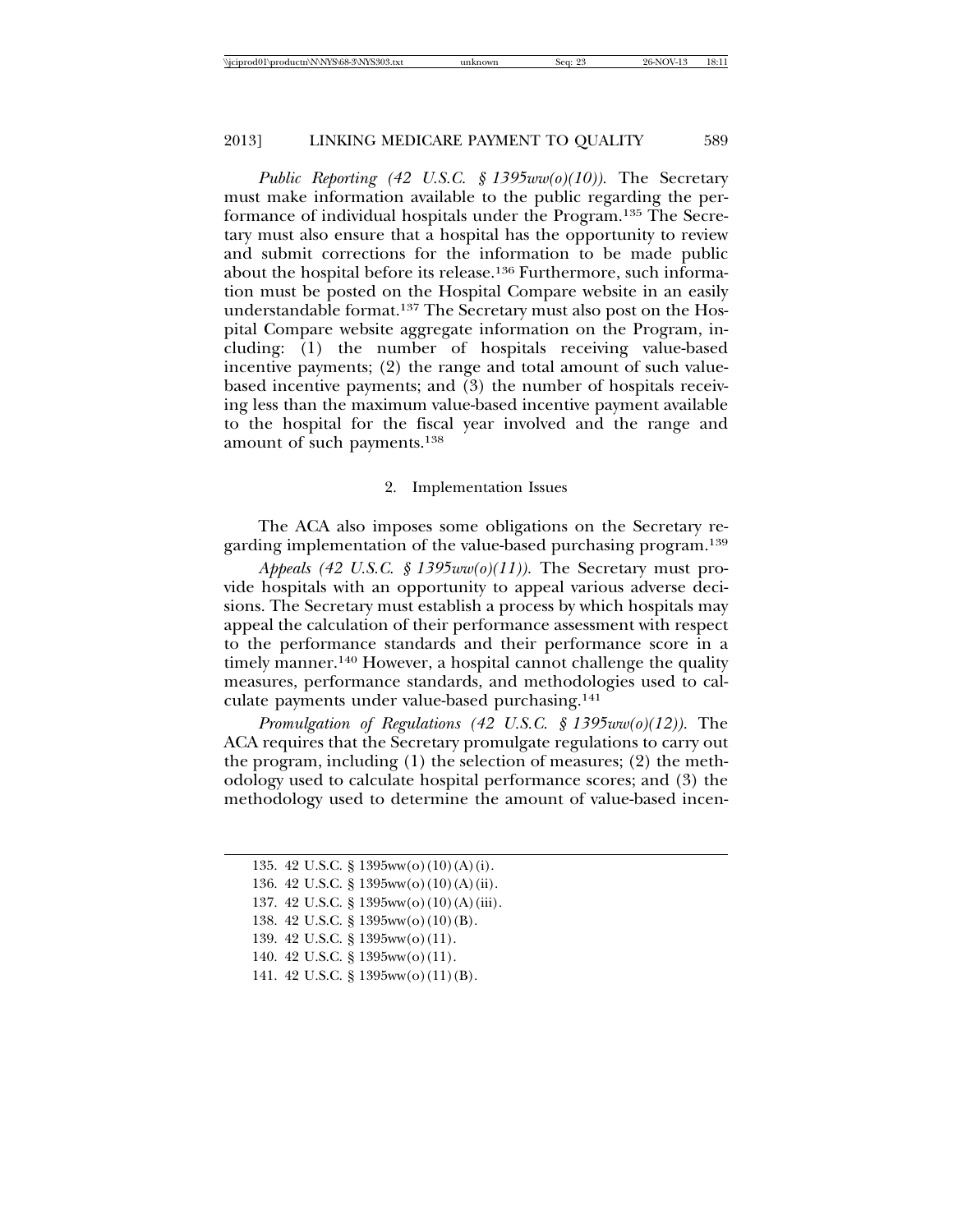tive payments.142 CMS promulgated the requisite final rule in May 2011.143

The actual text of the rule is only two pages long and addresses the authority of CMS to obtain data from Quality Improvement Organizations.144 The bulk of the Federal Register notice was devoted to describing the process for selecting the quality measures and performance standards, the methodology for calculating the hospital performance scores, and the methodology for determining the value-based incentives.

*Website Improvements (ACA §3001(a)(3)).* The Secretary is also required to make website improvements.145 Specifically, the Secretary must develop standard Internet website reports tailored to meet the needs of various stakeholders such as hospitals, patients, researchers, and policymakers. The Secretary must also seek input from such stakeholders in determining the type of information that is useful and the formats that best facilitate the use of the information.146

3. Required Studies and Reports (ACA §§3001(a)(4) & (5), 3001(b))

*GAO Study and Report (ACA §3001(a)(4)).* The Government Accountability Office ("GAO") is required to conduct a study of the program with an interim report due to Congress by October 1, 2015 and a final report due by July 1, 2017.147

*HHS Study and Report (ACA §3001(a)(5)).* The Secretary is also required to conduct a study of the value-based purchasing program with a report to Congress due by January 1, 2016, with recommendations for such legislation and administrative action.<sup>148</sup>

*Required Demonstrations (ACA §3001(b)).* Section 3001(b) calls for the Secretary, within two years, to conduct value-based purchasing demonstration programs for critical access hospitals and for hospitals with insufficient numbers of cases for participation in the regular value-based purchasing program.149

<sup>142. 42</sup> U.S.C. § 1395ww(o)(12)).

<sup>143.</sup> Hospital Inpatient Value-Based Purchasing Program, 76 Fed. Reg. 26,490 (May 6, 2011) (codified at 42 C.F.R. pts. 422 & 480); *see also* Hospital Inpatient Value-Based Purchasing Program, 76 Fed. Reg. 2454 (proposed Jan. 13, 2011).

<sup>144. 76</sup> Fed. Reg. at 26,546–47 (codified at 42 C.F.R. pts. 422.153 & 480.101–44).

<sup>145. 42</sup> U.S.C. § 1395ww(b)(3)(B).

<sup>146. 42</sup> U.S.C. § 1395ww(b)(3)(B)(x)(I).

<sup>147.</sup> ACA § 3001(a)(4); *see* DAVIS ET AL., *supra* note 97.

<sup>148.</sup> ACA § 3001(a)(5); *see* DAVIS ET AL., *supra* note 97.

<sup>149.</sup> ACA § 3001(b).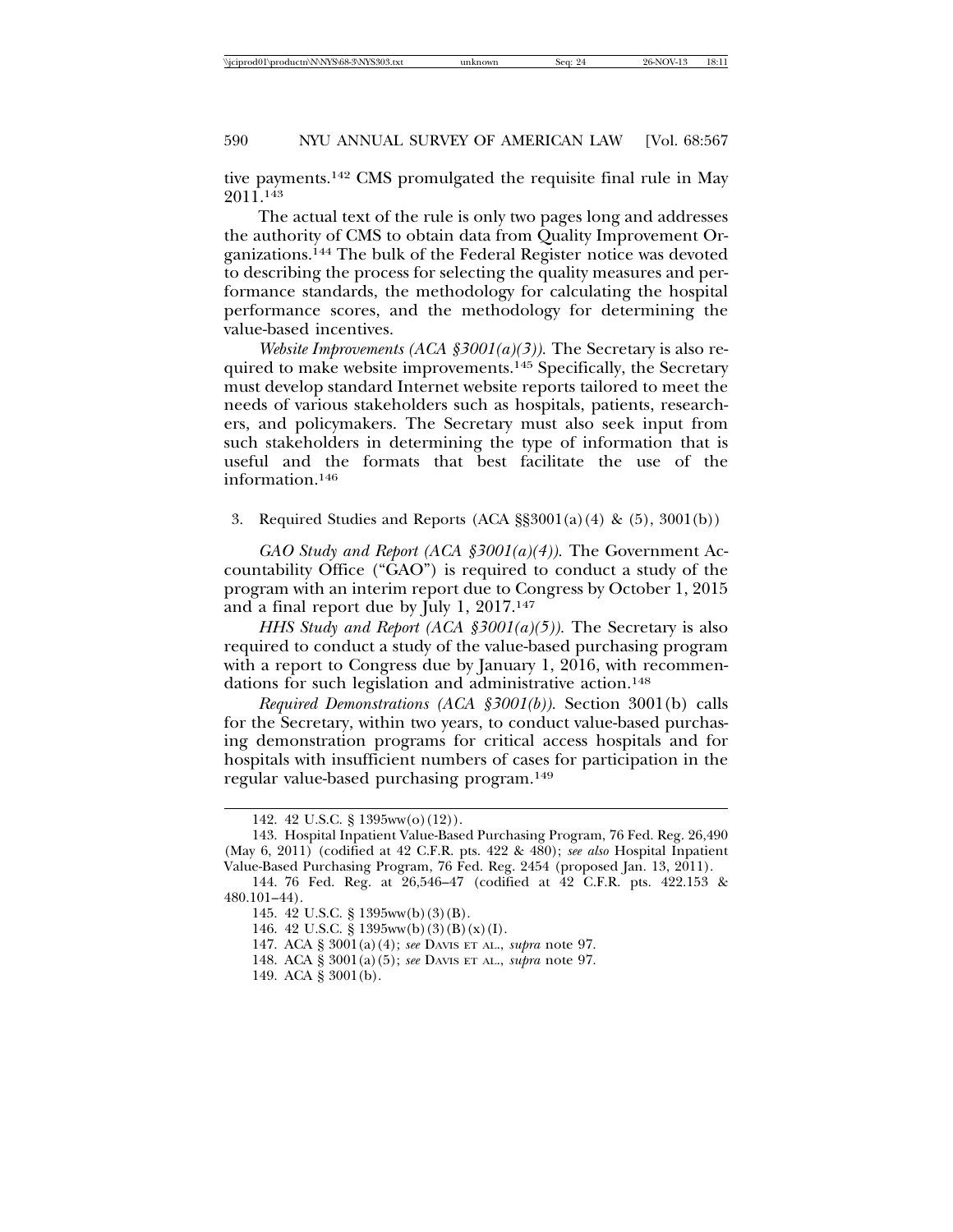# *B. Payment Adjustment for Hospital-Acquired Conditions (Section 3008)*

An important step toward linking Medicare payment to quality performance was the Medicare program's identification of so-called "never events" and not paying for associated hospital care needed because of the "never event." In 2002, NQF published a report, *Serious Reportable Events (SRE's) in Healthcare*, identifying twenty-seven adverse events occurring in hospitals that are "serious, largely preventable[,] and of concern to both the public and healthcare providers."150 Examples of these "never events" are: foreign objects left in the patients during surgeries, blood transfusion incompatibility issues, infections associated with catheters, serious pressure ulcers, in-hospital trauma such as burns, electrical shocks and falls, certain surgical site infections, and various types of air emboli.<sup>151</sup> According to NQF, the report's objective was ""to establish consensus among consumers, providers, purchasers, researchers, and other healthcare stakeholders about those preventable adverse events that should never occur and to define them in a way that, should they occur, it would be clear what had to be reported."152

In the DRA of 2005, Congress required the Secretary to identify conditions that: "(a) are high cost or high volume or both; (b) result in the assignment of a case to a DRG that has a higher payment when present as a secondary diagnosis; and (c) could reasonably have been prevented through the application of evidence-based guidelines."153 In August 2007, CMS adopted a final rule identifying eight "never events" for which, beginning October 2008, Medicare would not provide additional payment to hospitals unless the events were present on admission.<sup>154</sup> The ACA also updated and built

152. *See* NATIONAL QUALITY FORUM, PATIENT SAFETY: SERIOUS REPORTABLE EVENTS IN HEALTHCARE—2006 UPDATE 2 (2007).

153. Deficit Reduction Act of 2005, Pub. L. No. 109-171, § 5001(c), 120 Stat. 28, 30 (2006) (codified as amended at 42 U.S.C. § 1395ww(d)(4)); *see* DEP'T OF HEALTH AND HUMAN SERVS., CTRS. FOR MEDICARE AND MEDICAID SERVS., HOSPITAL-ACQUIRED CONDITIONS (HAC) IN ACUTE INPATIENT PROSPECTIVE PAYMENT SYSTEM (IPPS) HOSPITALS (Oct. 2012), *available at* https://www.cms.gov/HospitalAcq Cond/downloads/HACFactsheet.pdf.

154. Changes to the Hospital Inpatient Prospective Payment Systems for Acute Care Hospitals and Fiscal Year 2010 Rates, 74 Fed. Reg. 43,754 (Aug, 27, 2009) (to be codified at 42 C.F.R. pts. 412, 413, 415, 485, & 489); *see also* CTRS. FOR

<sup>150.</sup> *National Voluntary Consensus Standards for Serious Reportable Events in Healthcare*, NATIONAL QUALITY FORUM, http://www.qualityforum.org/projects/ hacs\_and\_sres.aspx (last visited Sept. 28, 2013).

<sup>151.</sup> Payment Adjustment for Provider-Preventable Conditions Including Health Care-Acquired Conditions, 76 Fed. Reg. 32,816, 32,817 (June 6, 2011) (to be codified at 42 C.F.R. pts. 434, 438, & 447).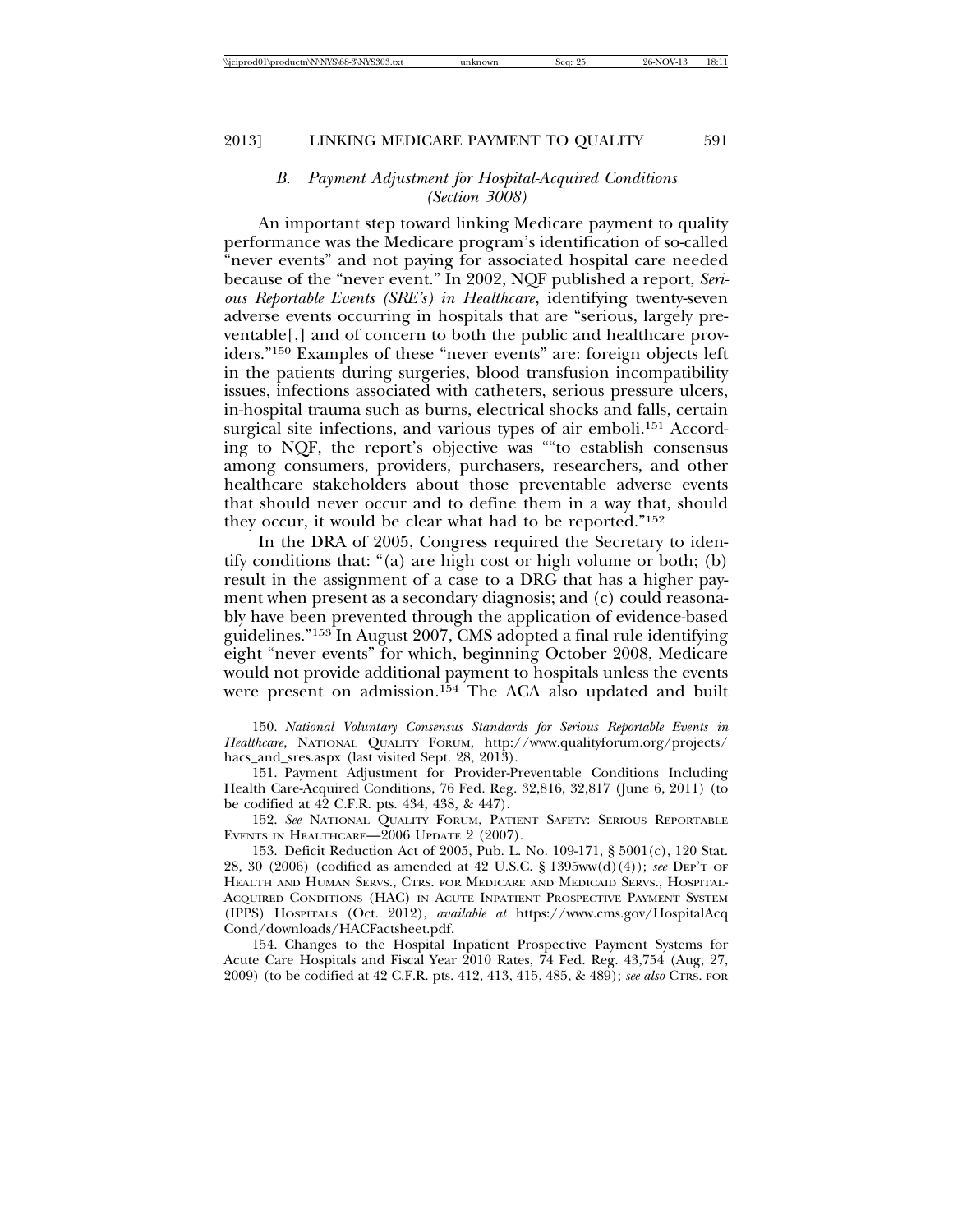upon this program.155 Furthermore, the ACA also requires CMS to conduct a study with a report on recommendations on how to extend this strategy to other institutional providers.156

Adverse payment adjustments mark a great change in Medicare's relationship with providers. Formerly the Medicare program paid providers regardless of whether they generated expenses associated with their errors without question. Now hospitals are punished when they provide highly sub-standard care. Presumably hospitals will have greater incentives to improve the safety for their patients.

# *C. QUALITY REPORTING AND PAY-FOR-PERFORMANCE FOR PHYSICIANS*

Long before the ACA was adopted, the Medicare program moved toward the establishment of value-based purchasing programs for physicians and other health care providers.157 Title III, Subtitle A, Part 1 of the ACA contains sections that modify and expand these value-based purchasing programs for physicians. Under the authority of the new ACA provisions, CMS has created the Physician Feedback/Value-Based Modifier Program, which provides comparative performance information to physicians as part of the Medicare program's efforts to improve the quality and efficiency of medical care.158 These goals are achieved, in the words of CMS, "by providing meaningful and actionable information to physicians so they can improve the care they furnish, and by moving toward physician reimbursement that rewards value rather than volume."159 The Program contains two primary components: the preparation of the Physician Quality and Resource Use Reports ("QRURs") and the development and implementation of a Value-Based Payment Modifier ("VBPM").160

157. ROADMAP FOR IMPLEMENTING, *supra* note 5, at 5.

MEDICARE & MEDICAID SERVS., MEDICARE NATIONAL COVERAGE DETERMINATIONS MANUAL: CHAPTER 1, PART 2 COVERAGE DETERMINATIONS, §§ 140.6–140.8 (2012), http://www.cms.gov/Regulations-and-Guidance/Guidance/Manuals/Downloads/ ncd103c1\_Part2.pdf (discussing specific examples of "never events" that are not covered by Medicare).

<sup>155. 42</sup> U.S.C. §1395ww.

<sup>156.</sup> *Id.*

<sup>158.</sup> *Medicare FFS Physician Feedback Program/Value-Based Payment Modifier: Background*, CTRS. FOR MEDICARE & MEDICAID SERVS., http://www.cms.gov/Medicare/ Medicare-Fee-for-Service-Payment/PhysicianFeedbackProgram/Background.html (last modified Apr. 17, 2013).

<sup>159.</sup> *Id.*

<sup>160.</sup> *Id*.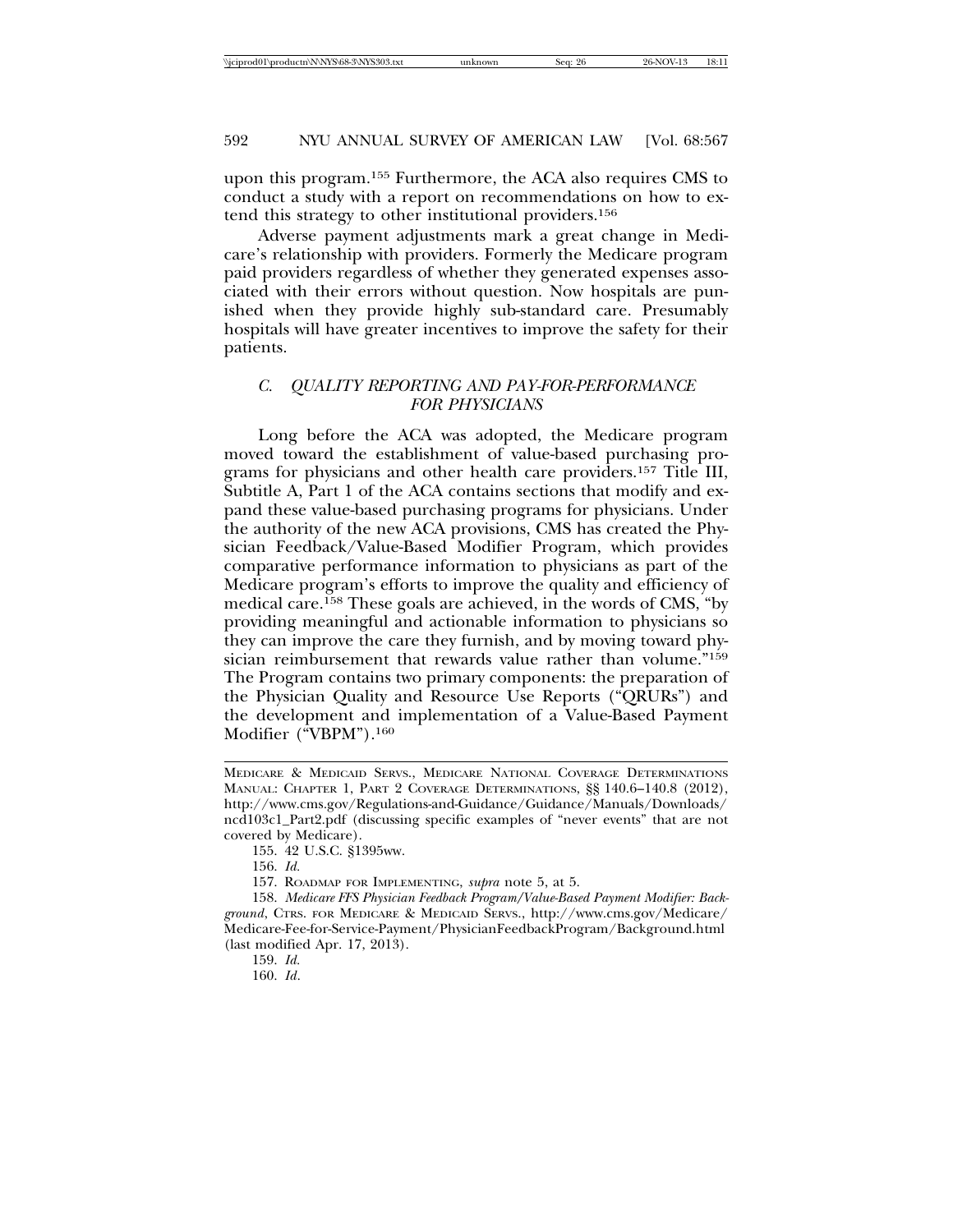### 1. Improvements to the Physician Quality Reporting System (Section 3002)

Section 3002 of the ACA enhances the quality reporting initiative for physicians,<sup>161</sup> which Congress established in the Tax Relief and Health Care Act of 2006.162 The Physician Quality Reporting Initiative is now a voluntary program for eligible practitioners and provides an incentive payment to physicians and/or practices that satisfactorily report data on specified quality measures.<sup>163</sup>

The ACA extends this voluntary program until 2014.164 It also renamed the initiative to the Physician Quality Reporting System ("PQRS") and established the Physician Compare website.165 By 2015, eligible professionals must submit data on quality measures for covered professional services or incur a percent reduction in the fee schedule amount for service provided for that pay period.166 The percentage reductions will be one and a half percent in 2015 and two percent thereafter.167 CMS promulgated a proposed rule to implement these and other changes for physicians in July 2012.168

The ACA requires the Secretary to provide timely feedback to eligible professionals on their performance on submitting data on selected quality measures.169 It also requires the establishment of an informal appeals process by January 1, 2011 for an eligible professional to seek a review of the determination that he or she did not satisfactorily submit data on selected quality measures.<sup>170</sup>

Under the Maintenance of Certification ("MOC") Program incentive, physicians who are eligible for the PQRS can receive an additional 0.5 percent incentive payment if they meet the MOC requirements as well. To qualify, physicians must undergo a "qualified Maintenance of Certification program practice assessment," as de-

Instruments/PQRS/index.html?redirect=/PQRS/ (last modified Sept. 27, 2013). 164. 42 U.S.C. § 1395w–4(a).

167. 42 U.S.C. § 1395w–4(a)(8)(A)(ii).

168. Medicare Physician Fee Schedule, 77 Fed. Reg. 44,721 (proposed Jul. 30, 2012) (to be codified at 42 C.F.R. pts. 410, 414, & 415).

170. 42 U.S.C. § 1395w–4(m)(5)(I).

<sup>161. 42</sup> U.S.C. 1395w–4(a)(8).

<sup>162.</sup> Medicare Improvements and Extension Act of 2006, Pub. L. No. 109-432, Div. B, § 101(b), 120 stat. 2922, 2975 (codified as amended at 42 U.S.C. § 1395w-4  $(2006)$ ).

<sup>163.</sup> *Physician Quality Reporting System*, CTRS. FOR MEDICARE & MEDICAID SERVS., http://www.cms.gov/Medicare/Quality-Initiatives-Patient-Assessment-

<sup>165.</sup> *Id.*; 42 U.S.C. § 1395w-5(a).

<sup>166. 42</sup> U.S.C. §. 1395w–4(a)(8)(A).

<sup>169. 42</sup> U.S.C. § 1395w–4(m)(5)(H).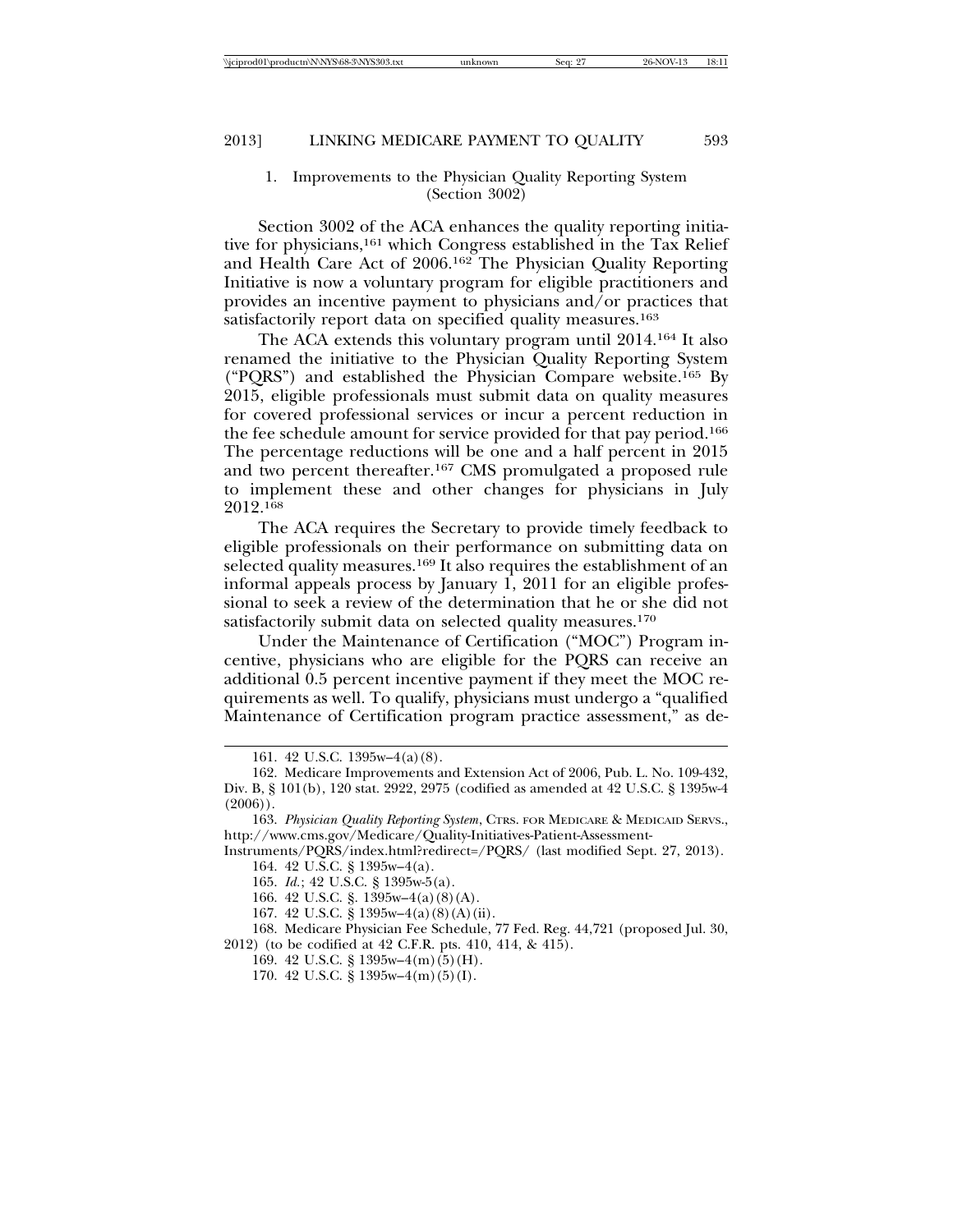fined in the ACA, which must include an initial assessment that demonstrates the physician's use of evidence-based medicine, a survey of patient experience with care, and implementation of a quality improvement intervention to address a practice weakness identified in the initial assessment. The assessment must also require the practice to reassess performance improvement after the intervention.

Section  $3002(c)$  of the ACA, as augmented by § 10327(b), also authorizes "an MOC for physicians over and above the PQRS."171 Beginning in 2011, physicians may earn an additional incentive of half a percent of the fee schedule amount of services by participating in this program.172 The major program requirement is completion of a "qualified Maintenance of Certification program practice assessment" and participation in other activities developed by medical specialty societies under the American Board of Medical Specialties.173

After 2014, the Secretary may incorporate participation in an MOC Program and successful completion of a qualified MOC Program practice assessment into the composite of measures of quality of care for the application of the value-based payment modifier. The ACA also seeks to integrate physician quality reporting with the electronic medical record.174

2. Improvements to the Physician Feedback Program (Section 3003)

The ACA expands the current Physician Feedback Reporting Program.175 Specifically, the initiative, using claims data, provides reports, called Physician Quality and Resource Use Reports ("QRURs"), to physicians and physician groups.176 These QRURs contain information on the resource use, costs, and quality of care provided to Medicare patients, including quantification and com-

175. 42 U.S.C. § 1395w–4(n)(A)(1).

176. *See Medicare FFS Physician Feedback Program/Value-Based Payment Modifier*, CTRS. FOR MEDICARE & MEDICAID SERVS., http://www.cms.gov/Medicare/Medicare-Fee-for-Service-Payment/PhysicianFeedbackProgram/index.html?redirect=/ Physicianfeedbackprogram/ (last modified Apr. 17 2013).

<sup>171. 42</sup> U.S.C. §1395w–4(k)(4).

<sup>172.</sup> ACA § 10327(a)(7) (codified as amended at SSA § 1848(m)(7), 42 U.S.C.  $\S$  1395-w4(m)(7)).

<sup>173. 42</sup> U.S.C. §1395w–4(k)(4).

<sup>174. 42</sup> U.S.C. § 1395w–4(m)(7); *see EHR Incentive Programs*, CTRS. FOR MEDI-CARE & MEDICAID SERVS., http://www.cms.gov/Regulations-and-Guidance/ Legislation/EHRIncentivePrograms/index.html?redirect=/EHRIncentive Programs/ (last modified June 26, 2013).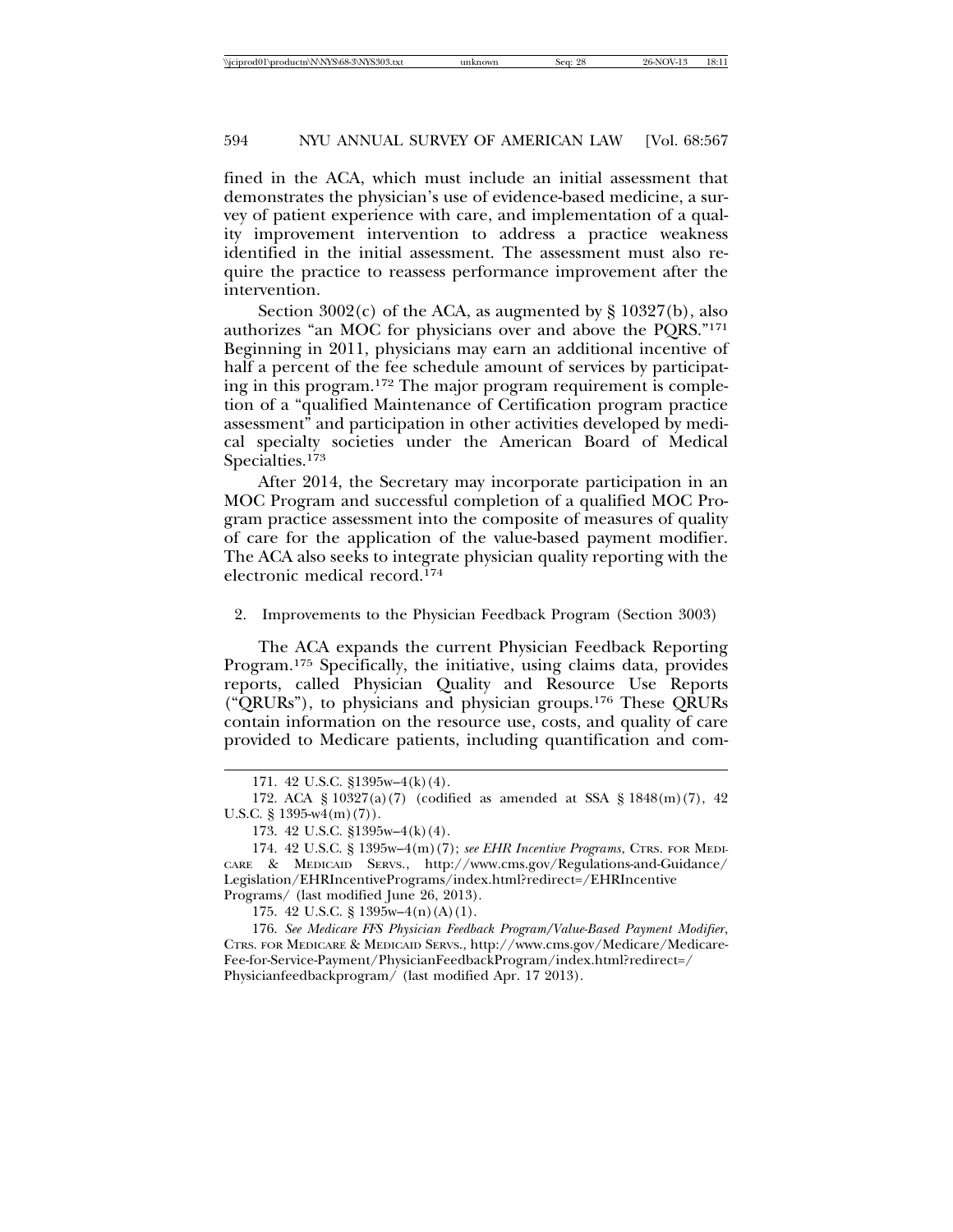parisons of patterns of resource use and costs among physicians and medical practice groups.177

For reports on utilization, the Secretary must develop an "episode grouper" by January 2012 that combines separate but clinically related items and services into an episode of care for an individual patient.178 The grouper will enable production of individualized reports that compare the per capita utilization of physicians to other physicians who see similar patients. The details of the grouper must be made available to the public and endorsed by the NQF.179 The methodologies used must meet statutory standards and be available to the public as well.180 Furthermore, there is no administrative or judicial review of the grouper's design, methods, or determinations.181 Finally, the feedback program must be coordinated with other value-based purchasing programs.182 CMS promulgated a proposed rule to implement these and other changes in physicians in July 2012.183

#### 3. Value-Based Payment Modifier under the Physician Fee Schedule (Section 3007)

Section 3007 of the ACA mandates that by 2015, the Secretary must establish the Value-Based Payment Modifier ("VBPM") that provides for differential payment to physicians or physician groups based on quality performance.184 To establish the VBPM, the Secretary must develop appropriate risk adjusted measures of quality of care that also reflect outcomes of care.185 The ACA requires that implementation begin with rulemaking for fiscal year 2013.186

CMS promulgated a proposed rule to implement these changes in physician payment in July 2012.187 Beginning January 1, 2015, CMS must apply the VBPM to specific physicians and physician groups that CMS determines appropriate.188 No later than Jan-

<sup>177.</sup> *See id*.

<sup>178. 42</sup> U.S.C. §§ 1395w–4(n)(A)(9)(i) & (ii).

<sup>179. 42</sup> U.S.C. §§ 1395w–4(n)(A)(9)(iii) & (iv).

<sup>180. 42</sup> U.S.C. §§ 1395w–4(n)(A)(9)(C) & (F).

<sup>181. 42</sup> U.S.C. § 1395w–4(n)(A)(9)(G).

<sup>182. 42</sup> U.S.C. § 1395w–4(n)(A)(10).

<sup>183.</sup> Medicare Physician Fee Schedule, 77 Fed. Reg. 44,721 (proposed Jul. 30, 2012) (to be codified at 42 C.F.R. pts. 410, 414, & 415).

<sup>184. 42</sup> U.S.C. § 1395w–4(p)(1).

<sup>185. 42</sup> U.S.C. § 1395w–4(p)(2)(B)(i).

<sup>186. 42</sup> U.S.C. § 1395w–4(p)(4)(B)(i).

<sup>187.</sup> Medicare Physician Fee Schedule, 77 Fed. Reg. 44,721 (proposed Jul. 30,

<sup>2012) (</sup>to be codified at 42 C.F.R. pts 410, 414, & 415).

<sup>188. 42</sup> U.S.C. § 1395w–4(p)(4)(B)(iii).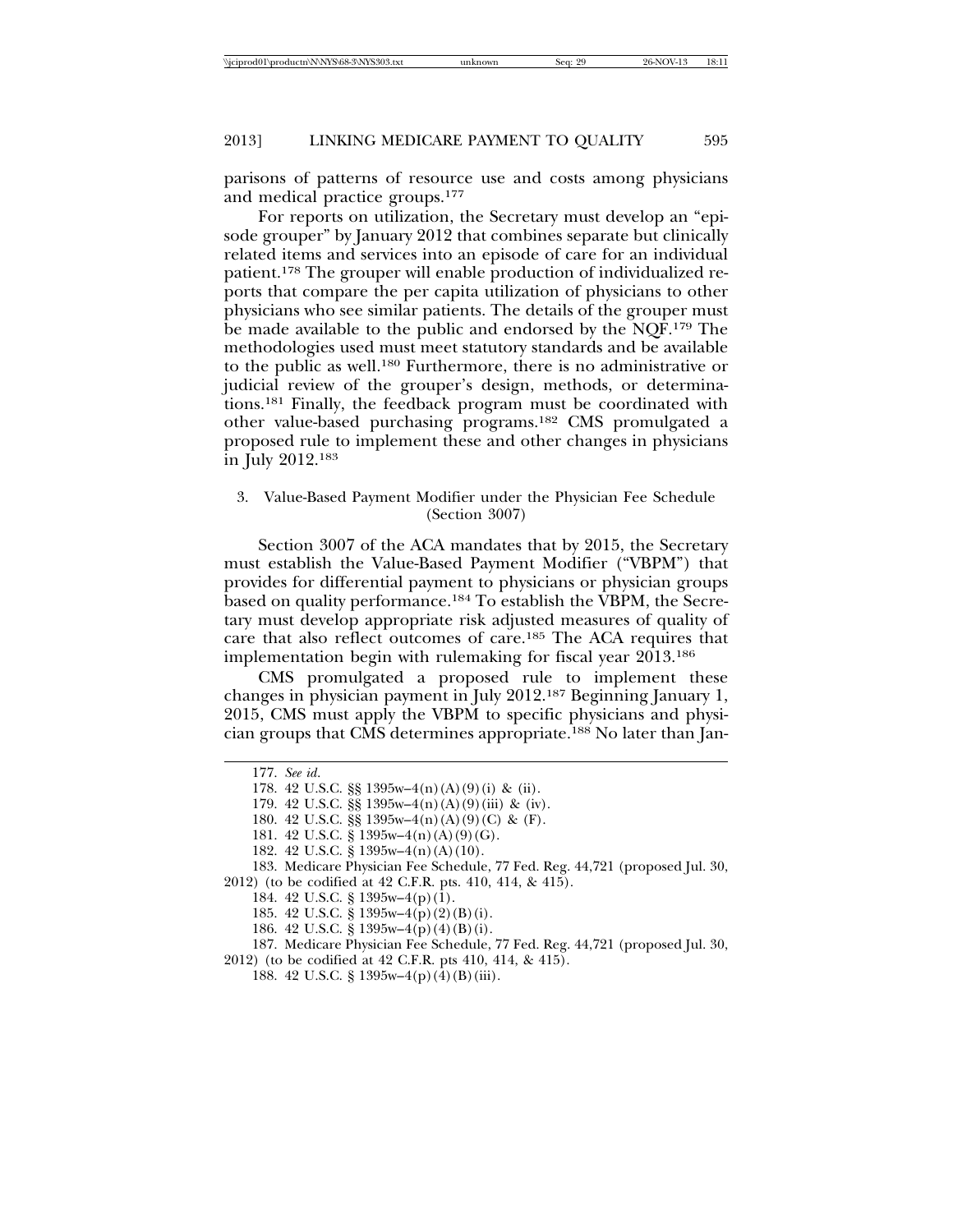uary 1, 2017, the VBPM must be applied to all physicians and physician groups.189 In applying the payment modifier, the Secretary must take into account the special circumstances of physicians or groups of physicians in rural areas and other underserved communities.190 The Secretary must also coordinate the VBPM with the Physician Feedback Program.191 Finally, the ACA prohibits administrative or judicial review of the issues in the design, implementation, and application of the payment modifier.<sup>192</sup>

# *D. QUALITY REPORTING AND PAY-FOR-PERFORMANCE FOR OTHER INSTITUTIONAL PROVIDERS*

Title III, Subtitle A, Part 1 of the ACA contains sections that move forward these value-based purchasing programs for all types of Medicare providers.

#### 1. Quality Reporting for Long-Term Care Hospitals, Inpatient Rehabilitation Hospitals, and Hospice Programs (Section 3004)

Effective 2014, section 3004 of the ACA extends the qualityreporting requirement to long-term care hospitals,193 inpatient rehabilitation hospitals,<sup>194</sup> and hospice programs.<sup>195</sup> The Secretary must develop and publish the quality measures for these institutions by 2012 and make quality data from these institutions available to the public through a website.196

#### 2. Quality Reporting for PPS-exempt Cancer Hospitals (Section 3005)

Section 3005 of the ACA establishes a quality-reporting program for PPS-exempt cancer hospitals.197 Historically the Medicare program has exempted major cancer hospitals that are designated as comprehensive or clinical cancer centers by the National Institutes of Health from the prospective payment system.198 Beginning

<sup>189.</sup> *Id.*

<sup>190. 42</sup> U.S.C. § 1395w–4(p)(6).

<sup>191. 42</sup> U.S.C. § 1395w–4(p)(9).

<sup>192. 42</sup> U.S.C. § 1395w–4(p)(10).

<sup>193. 42</sup> U.S.C. § 1395ww(m).

<sup>194. 42</sup> U.S.C. § 1395ww(j).

<sup>195. 42</sup> U.S.C. § 1395f(i).

<sup>196. 42</sup> U.S.C. §§ 1395f(i)(5), 1395ww(j)(7), & 1395f(i)(5).

<sup>197. 42</sup> U.S.C. § 1395cc.

<sup>198. 42</sup> U.S.C. § 1395ww(d)(1)(B)(v) (2011); *see Medicare PPS Excluded Cancer Hospitals*, CTRS. FOR MEDICARE AND MEDICAID SERVS. (Aug. 1, 2012), https://www. cms.gov/Medicare/Medicare-Fee-for-Service-Payment/AcuteInpatientPPS/PPS\_ Exc\_Cancer\_Hospasp.html.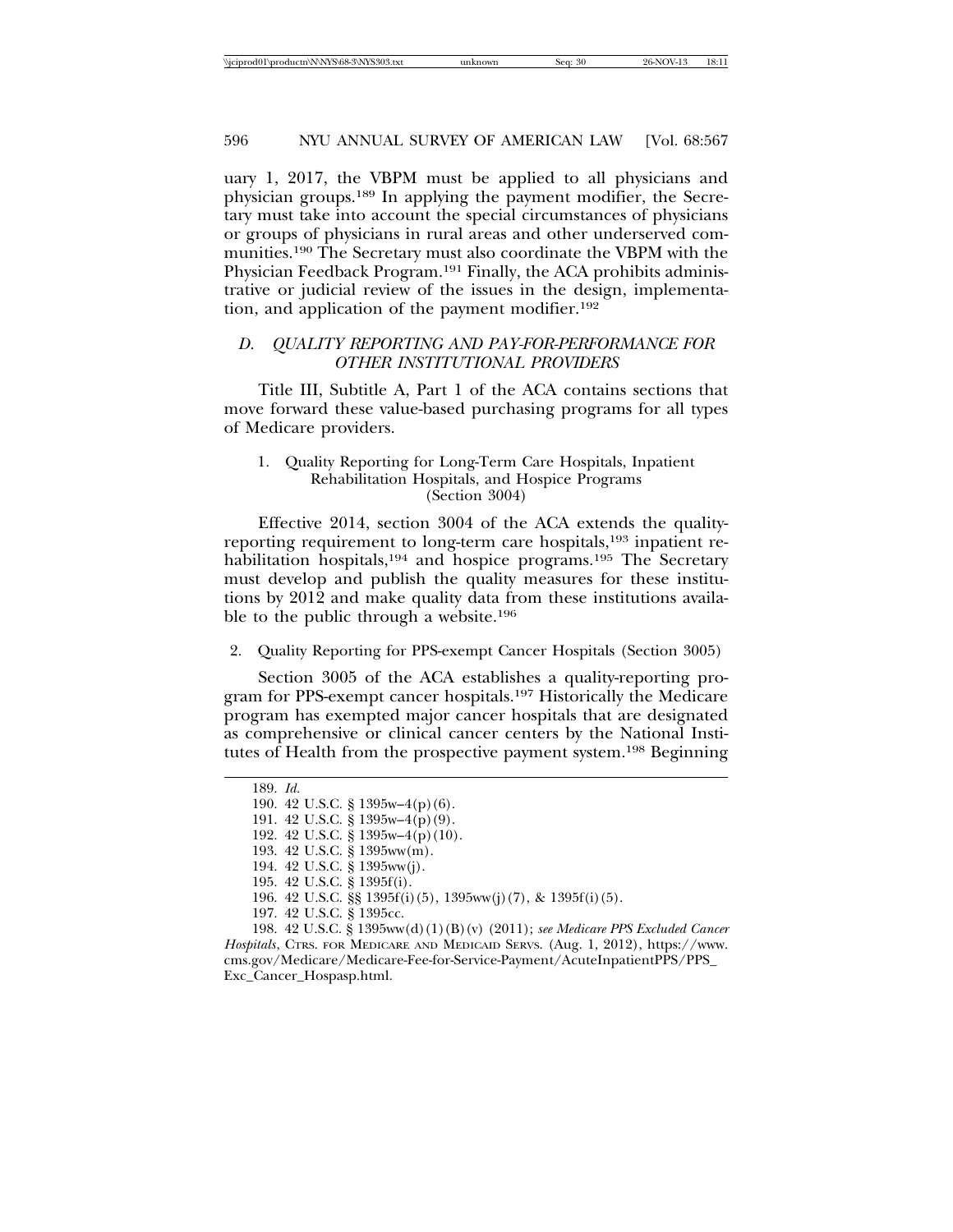in 2014, cancer hospitals will have to submit data on quality measures to the Secretary in a manner the Secretary specifies.199 By October 1, 2012, the Secretary must publish quality measures for cancer hospitals that will be effective in fiscal year 2014.200 The quality measure must be endorsed by the NQF, but the Secretary of DHHS may specify measures not so endorsed as long as consideration has been given to the NQF's endorsed measures.<sup>201</sup> The data on which these measures are based must be made available to the public and the measures must be published on a CMS website.202

3. Plans for a Value-Based Purchasing Program for Skilled Nursing Facilities and Home Health Agencies (Section 3006)

Section 3006 of the ACA requires the Secretary develop a plan to implement a value-based purchasing program for skilled nursing facilities,<sup>203</sup> home health agencies,<sup>204</sup> and ambulatory surgery centers.205 For all three types of providers, the Secretary must develop a plan for reporting quality measures in a collaborative and transparent process and report to Congress on plans for skilled nursing facilities and home health agencies by October 2011 and plans for ambulatory surgery centers by January 2011.206

#### III.

#### PROSPECTS FOR SUCCESS AND CHALLENGES

The history of Medicare payment methodologies has been one of the federal government's struggles to get control of the cost levers in the Medicare program. By necessity, the original architects of the Medicare program placed the levers in the hands of providers. As Wilber Cohen, the Secretary of the Department of Health, Education, and Welfare when the Medicare programs was enacted, explained: "The ideological and political issues were so dominating that they precluded consideration of issues such as reimbursement alternatives and efficiency options."207

- 205. ACA § 3006(f).
- 206. ACA §§ 3006(a), (b), & (f).

<sup>199. 42</sup> U.S.C. § 1395cc(k).

<sup>200. 42</sup> U.S.C. § 1395cc(k)(W)(3).

<sup>201.</sup> *Id.*

<sup>202.</sup> *Id.*

<sup>203.</sup> ACA § 3006(a).

<sup>204.</sup> ACA § 3006(b).

<sup>207.</sup> Wilber J. Cohen, *Reflections on the Enactment of Medicare and Medicaid*, *in* 7 HEALTH CARE FIN. REV. 3, 5 (Supp. 1985).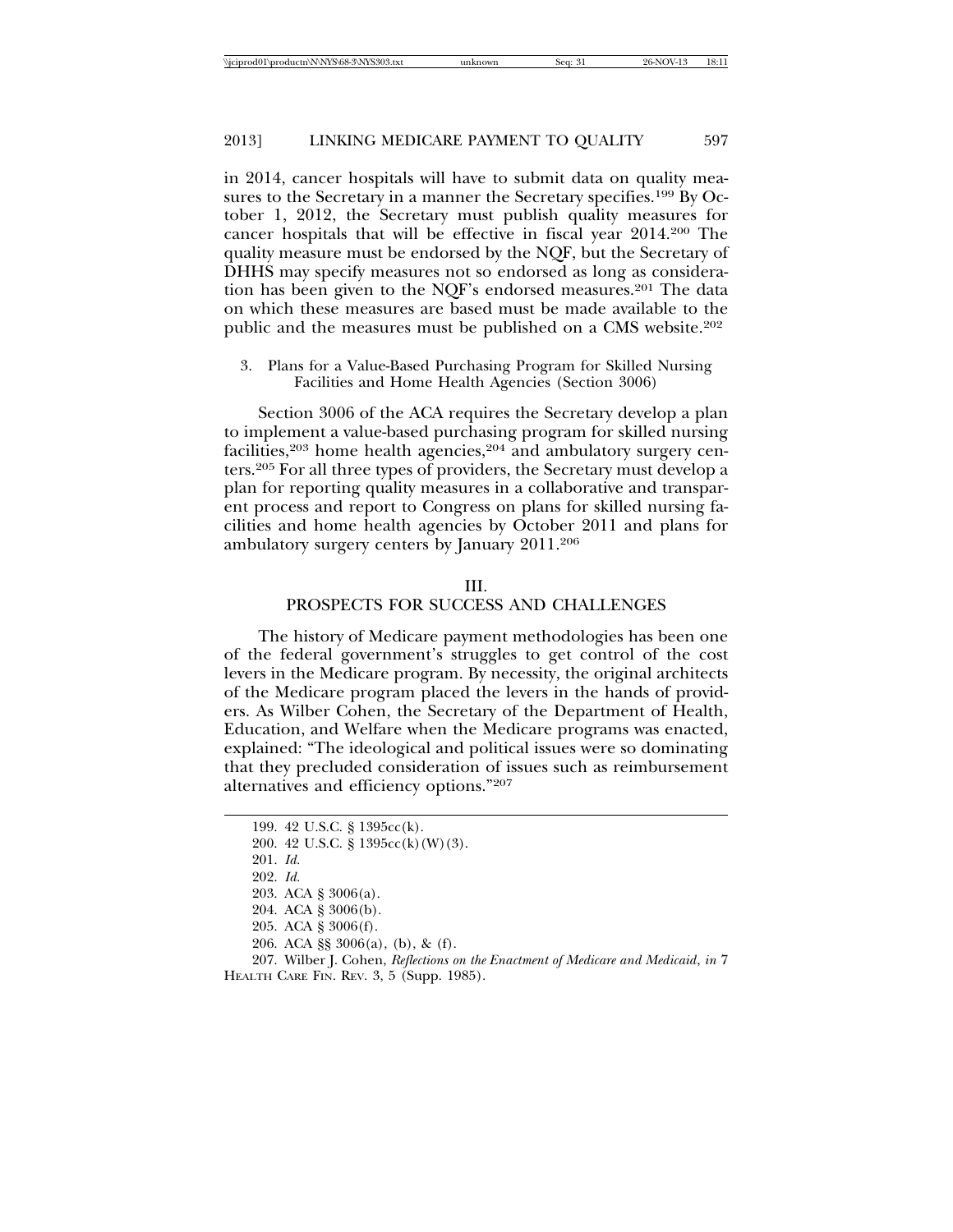As described in Section I above, in the 1980s and 1990s, the federal government was able to wrest control of the price of care with IPPS for hospitals and the Medicare Physician Fee Schedule. Both of these programs established a prospective price for a unit of service and transferred the risk of inefficient services from the Medicare program to providers for inefficient services. These reforms were great first steps for the Medicare program, especially in an environment in which physicians and hospitals had tight control over the content of medical care and the definition of its quality.208

However, these payment strategies did not get a handle on controlling the volume of services nor did they address the increasingly complex and costly content of services with new technology. Consequently, entrepreneurial physicians and providers had great incentives to provide more, and arguably unnecessary, services. Nor was their much incentive for physicians to limit diagnostic tests and medical procedures when they felt the threat of medical liability lawsuits. And CMS's efforts to control volume and expense of physician services proved difficult if not impossible, as shown by the experience with the Medicare sustainable growth rate for payments under the physician fee schedule.209

With rising costs, the Medicare program and other public and private payers struggled to find ways to get better value for their money. In the 1980s and 1990s, as discussed above,<sup>210</sup> the federal government turned to health services research to determine how to assess the quality of care empirically and determine if Medicare expenditures were being well spent in terms of outcomes and efficiency. The focus on quality outcomes, variations in practice, TQM/CQI, and patient safety were all fundamentally data-driven and created a new environment of accountability for physicians, hospitals, and the entire health care sector. The definition of quality had become empirically based and was no longer the sole province of physicians. The stage was set for the quality reporting and value-based purchasing programs of the next century.

The ACA has extended and further developed the value-based payment system first contemplated in the MMA in 2003.211 CMS

211. *See generally* ROADMAP FOR IMPLEMENTING, *supra* note 5, at 12.

<sup>208.</sup> *See generally* PAUL STARR, THE SOCIAL TRANSFORMATION OF AMERICAN MEDICINE: THE RISE OF A SOVEREIGN PROFESSION AND THE MAKING OF A VAST INDUS-TRY (1982) (tracing physicians' and hospitals' largely successful defense of professional autonomy against corporate and governmental control).

<sup>209.</sup> *See* MEDICARE PHYSICIAN FEE SCHEDULE *supra* note 46 and accompanying text.

<sup>210.</sup> *See supra* notes 56–60 and accompanying text.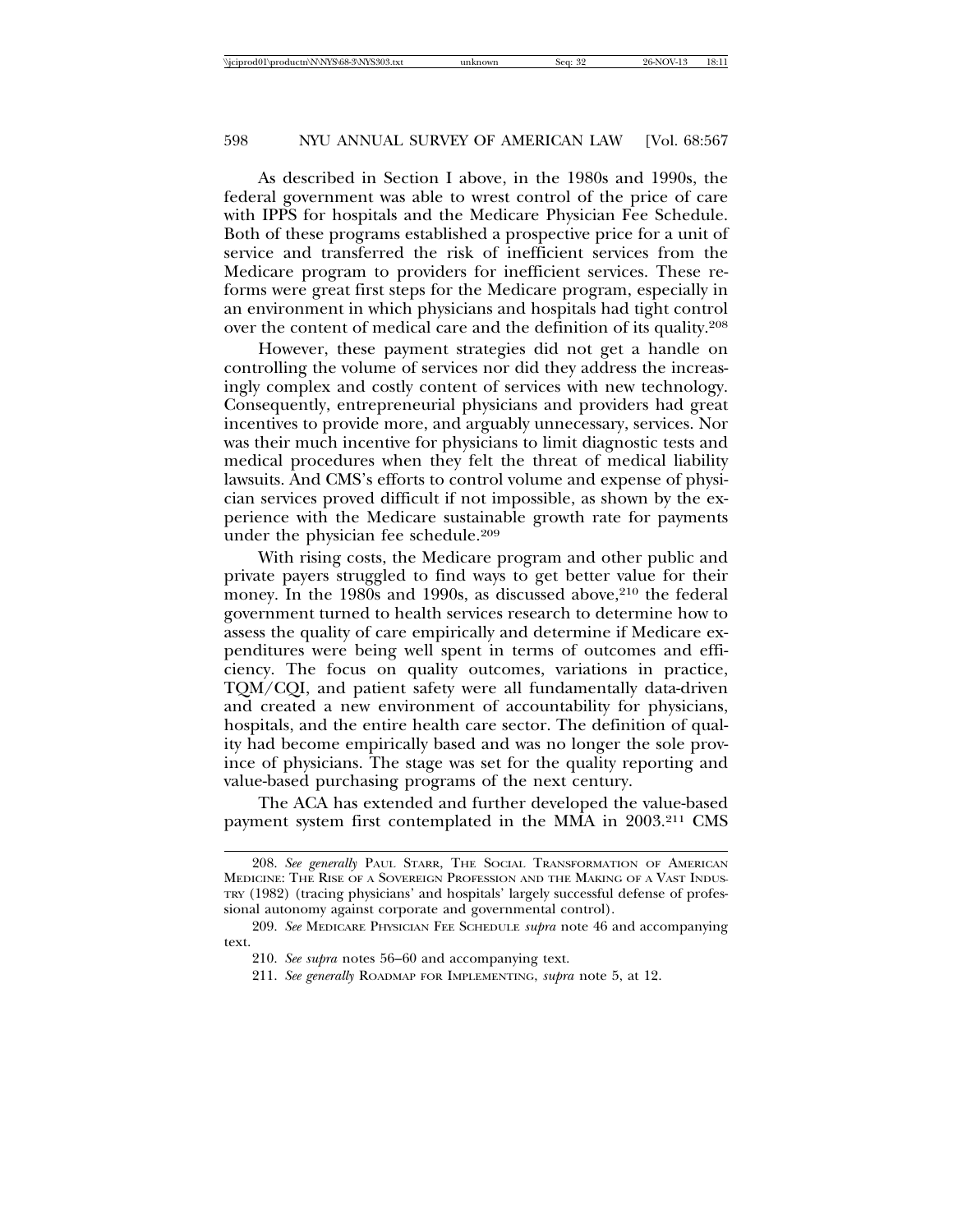describes this process in the proposed rule to implement Section 3000 of the ACA:

In recent years, we have undertaken a number of initiatives to lay the foundation for rewarding health care providers and suppliers for the quality of care they provide by tying a portion of their Medicare payments to their performance on quality measures. These initiatives, which include demonstration projects and quality reporting programs, have been applied to various health care settings, including physicians' offices, ambulatory care facilities, hospitals, nursing homes, home health agencies, and dialysis facilities. The overarching goal of these initiatives is to transform Medicare from a passive payer of claims to an active purchaser of quality health care for its beneficiaries.<sup>212</sup>

Value-based purchasing represents a fundamental paradigm shift for physicians. Largely due to the developed body of health services research since the mid-20th Century, today quality of care is the shared province of providers and payers and is measured with empirical techniques and outcomes. Today's physicians operate in an environment of data-driven health care and are accustomed to the evaluation of data of their care by their superiors in provider organizations, payers, and policy makers. Entrepreneurial physicians and other providers who seek to provide unnecessary and unduly expensive services are more easily exposed than in the past when physicians and providers had sole authority to define the quality and content of medical care.

It is too soon to know if value-based purchasing will work. Concerns have been expressed regarding whether programs can actually identify and reward high quality of care, although the results of the Premier Hospital Quality Incentive Demonstration and other evaluations have been promising.213 Clearly value-based purchasing, when combined with the other reforms of medical practice contemplated in the ACA, could collectively have a considerable impact on the escalation of costs in the health sector and in the Medicare program in particular. And with the decision of the Supreme Court of the United States upholding the ACA in June 2012,214 value-based purchasing can now proceed as anticipated in the ACA without interruption.

<sup>212.</sup> Hospital Inpatient Value-Based Purchasing Program, 76 Fed. Reg. 2454, 2455 (proposed Jan. 13, 2011).

<sup>213.</sup> *See supra* notes 19, 74–77, and accompanying text.

<sup>214.</sup> *See* Nat'l Fed'n of Indep. Bus. v. Sebelius, 132 S. Ct. 2566, 2608 (2012).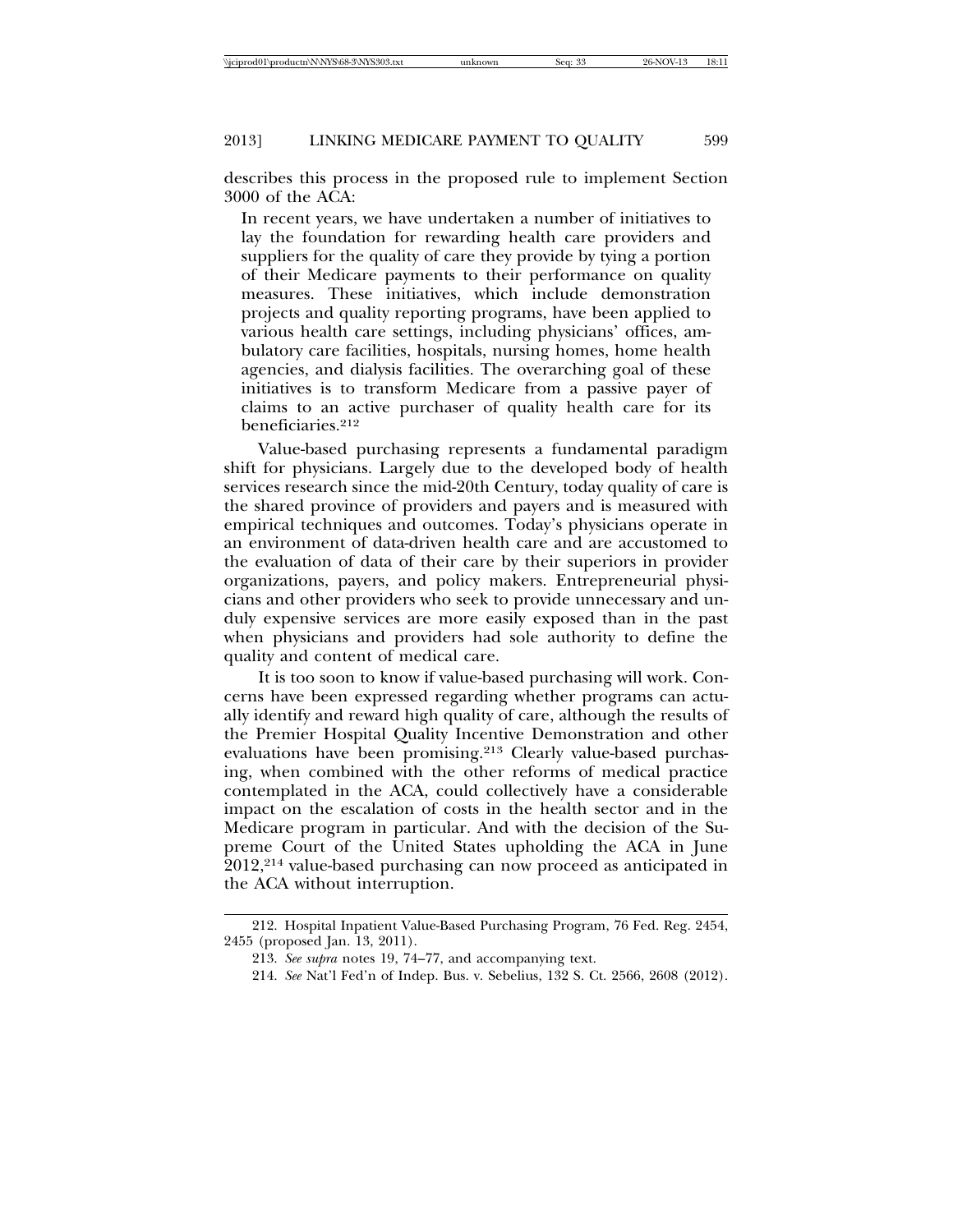However, there is a ray of hope. Could it be that the various strategies that Congress has initiated in the Medicare program to link payment to quality and to promote efficiencies are finally paying off? Analysts at CMS published an article in the leading health policy journal *Health Affairs* describing very encouraging trends in the control of Medicare expenditures and attributing the trend to the economic conditions since 2008.215 In the Commonwealth Fund blog, President Karen Davis, a preeminent health policy expert, suggested that the reforms in Medicare and in the private sector may be changing health care expenditures fundamentally. Dr. Davis states:

At a minimum, dire predictions that the Affordable Care Act would fail to control costs and, in fact, accelerate spending have not been borne out by the early experience. It now appears that both the costs of covering the uninsured and Medicare spending are substantially below pre-reform estimates.<sup>216</sup>

CMS's value-based purchasing reforms are the fruits of an enormous investment in health-services research on quality that the federal government initiated in the 21st Century. The federal government, in collaboration with stakeholders (particularly, physicians and hospitals), has sponsored research, tested promising concepts in demonstrations, and supported the infrastructure for researchers to conduct and disseminate research on improving patient safety, improving quality measures, and the comparative effectiveness of competing medical treatments and procedures. This large federal investment will provide the scientific evidence on which to predicate payment reform. This investment represents enormous public involvement in delineating the content and quality of medical care, a role traditionally enjoyed exclusively by the medical profession.

However, the medical profession has been responsive to the incentives in payment systems and has even taken entrepreneurial advantage of money-making opportunities in these payment systems. Since 1965, the federal government has assumed an enormous role in financing the health care services for a third of the

<sup>215.</sup> Anne B. Martin et al., *Growth in US Health Spending Remained Slow in 2010; Health Share of Gross Domestic Product Was Unchanged from 2009*, 31 HEALTH AFF. 208 (2012), *available at* http://thinkprogress.org/wp-content/uploads/2012/01/2011- 1135\_p2.pdf.

<sup>216.</sup> Karen Davis, *Bending the Health Care Cost Curve: New Era in American Health Care?*, THE COMMONWEALTH FUND BLOG (Jan. 18, 2012), http://www. commonwealthfund.org/Blog/2012/Jan/Bending-the-Health-Care-Cost-Curve. aspx.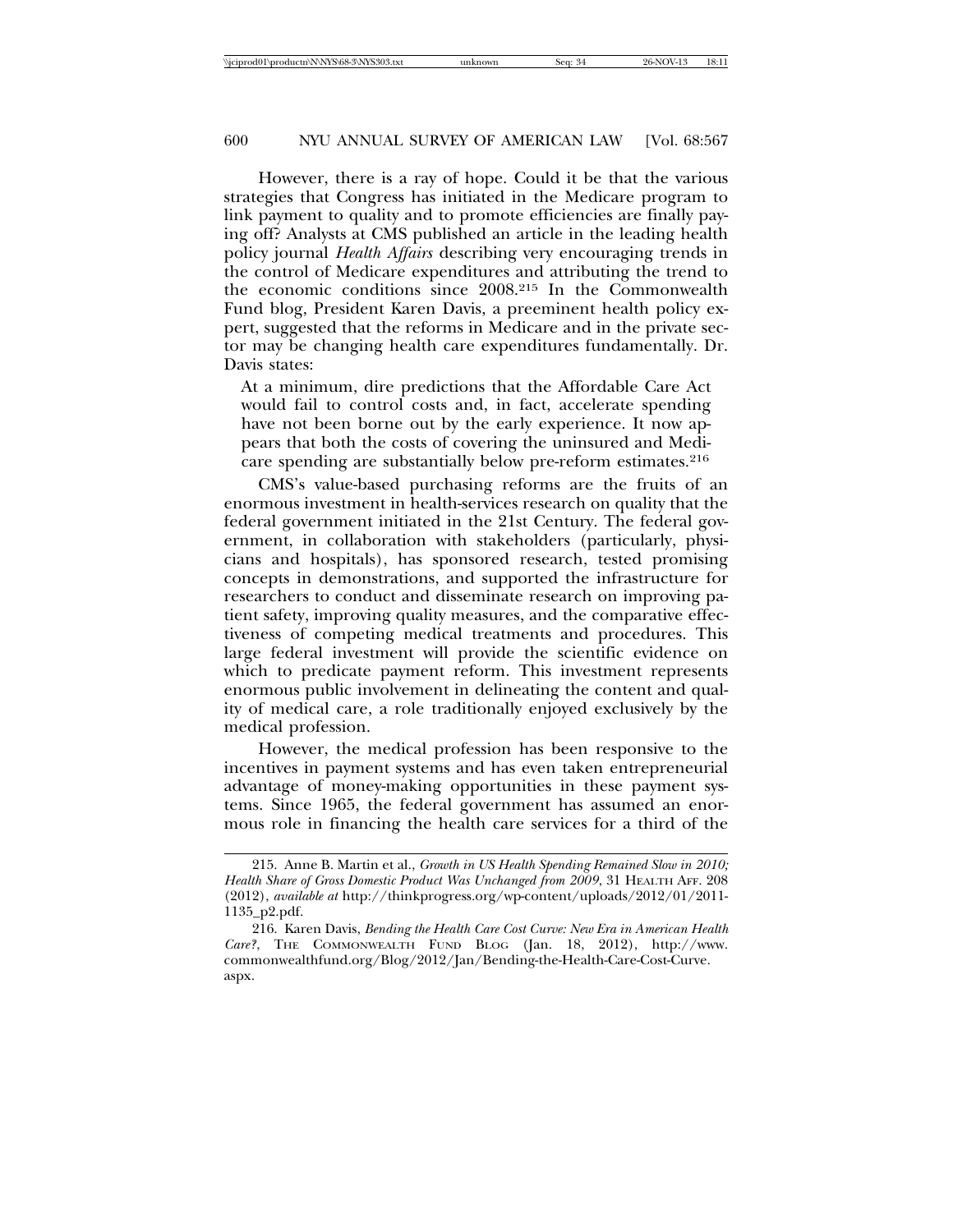U.S. population. It therefore has an appropriate role in assuring that the money it spends for these services is wisely spent. Clearly efforts to control price and volume have not worked. What other strategy is there except improving quality and paying only for high quality care?

#### **CONCLUSION**

In a sense, value-based purchasing is the best and last hope that the Medicare program has for its long-term sustainability. Value-based purchasing will encourage providers to reorganize in ways that promote efficiency and collaboration with other types of providers toward the same end. Value-based purchasing is intended to curb the entrepreneurial behavior among providers to provide expressive care to more people. It is not intended to curb entrepreneurialism in the pursuit of better and more efficient methods of providing necessary care.